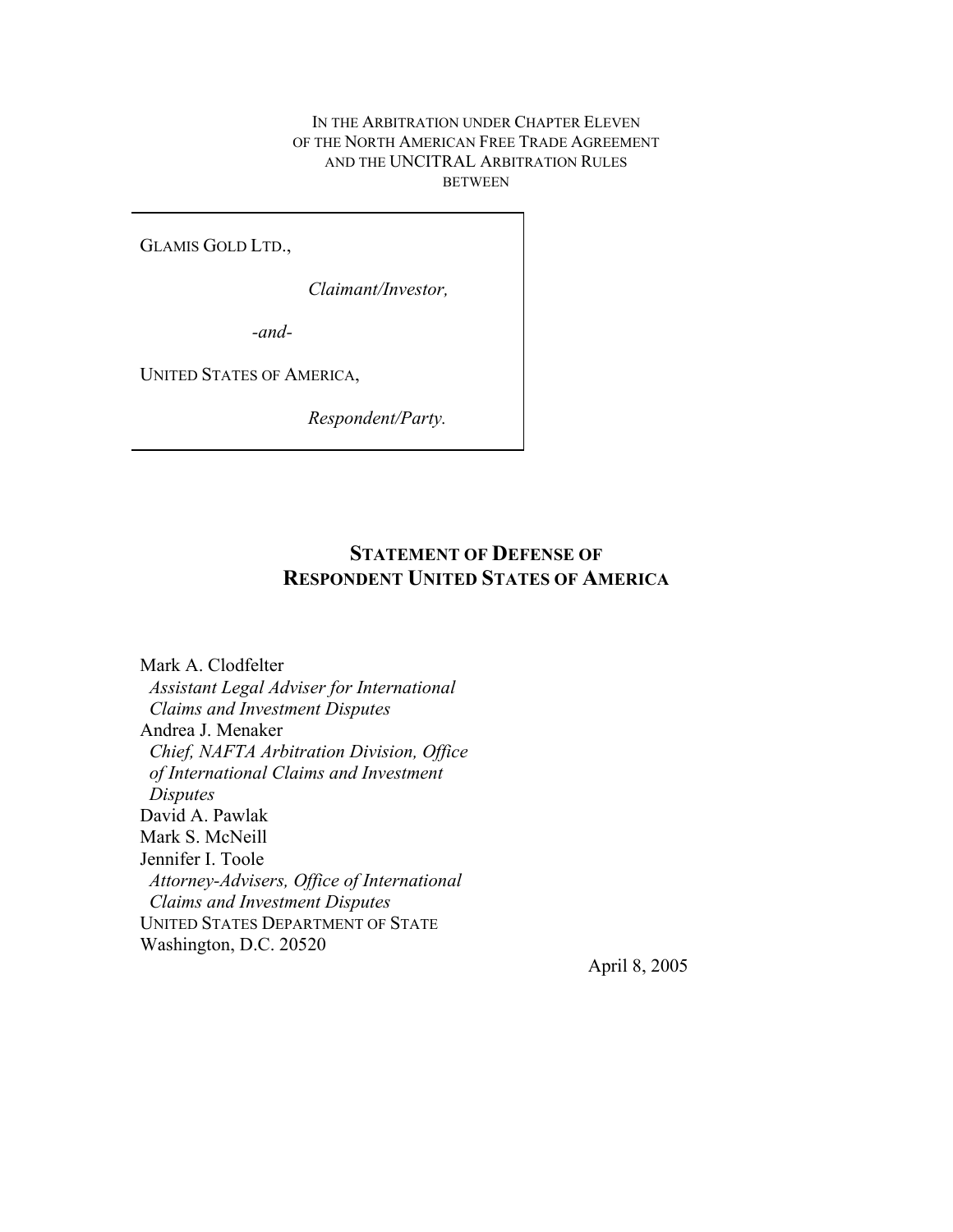# **CONTENTS**

| I.                                                                                                      |  |
|---------------------------------------------------------------------------------------------------------|--|
| A.                                                                                                      |  |
| 1.                                                                                                      |  |
| 2.                                                                                                      |  |
| 3.                                                                                                      |  |
| $\overline{4}$ .                                                                                        |  |
| 5.                                                                                                      |  |
| 6.                                                                                                      |  |
| <b>B.</b>                                                                                               |  |
| II.                                                                                                     |  |
| A.                                                                                                      |  |
| Glamis's Claims That Certain Federal Actions Violated Article 1105(1) Are Time-                         |  |
| 2.                                                                                                      |  |
| <b>B.</b>                                                                                               |  |
| The Measure Does Not Breach Any Customary International Law Standard Of<br>$\mathbf{1}$ .<br>Treatment. |  |
| 2.                                                                                                      |  |
| C.                                                                                                      |  |
| III.                                                                                                    |  |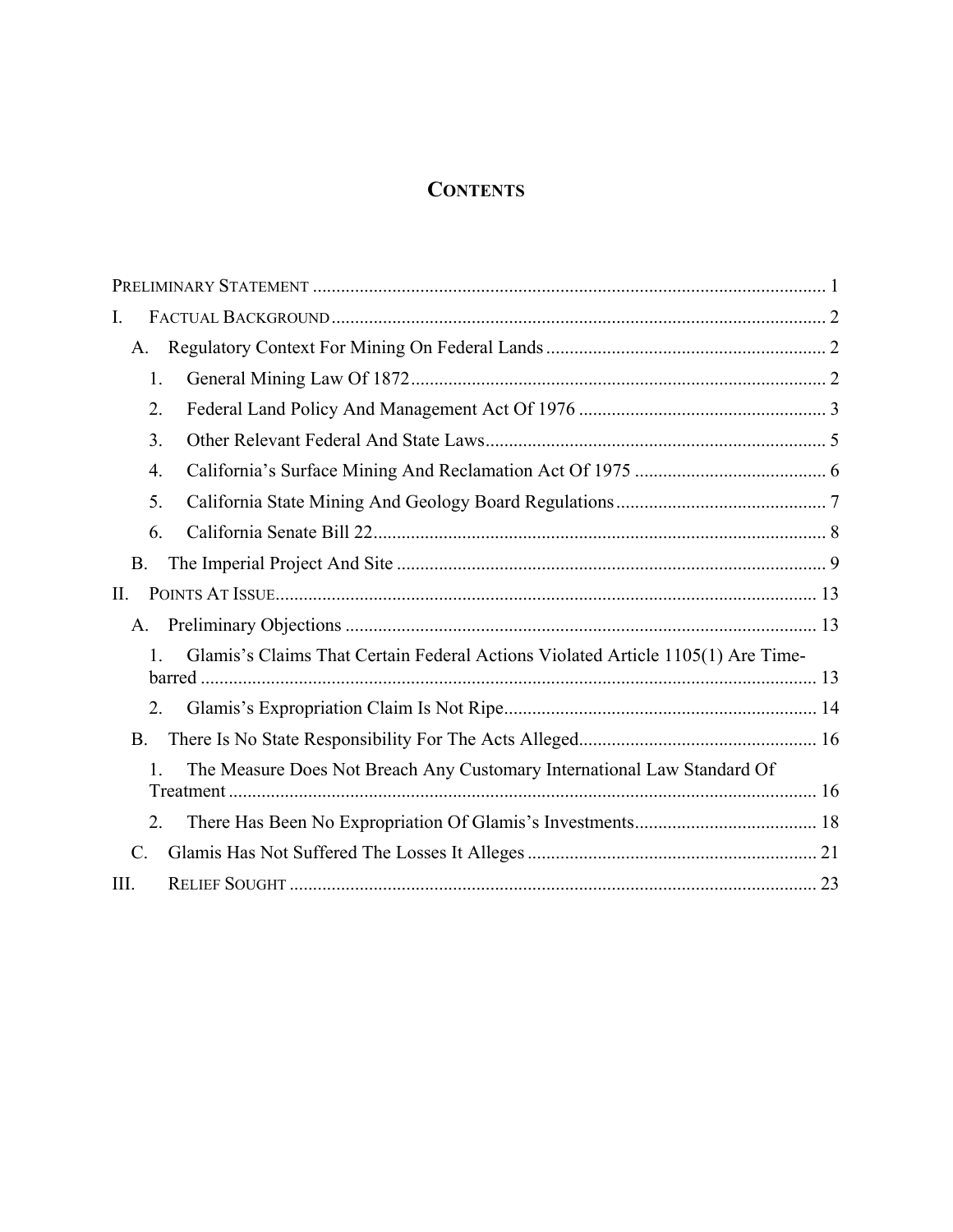### IN THE ARBITRATION UNDER CHAPTER ELEVEN OF THE NORTH AMERICAN FREE TRADE AGREEMENT AND THE UNCITRAL ARBITRATION RULES **BETWEEN**

GLAMIS GOLD LTD.,

*Claimant/Investor,* 

*-and-*

UNITED STATES OF AMERICA,

*Respondent/Party.*

# **STATEMENT OF DEFENSE OF RESPONDENT UNITED STATES OF AMERICA**

In accordance with Procedural Order No. 1, dated March 3, 2005, and Articles 19 and 21(3) of the UNCITRAL Arbitration Rules, respondent United States of America respectfully submits this Statement of Defense to the claims of Glamis Gold Ltd., which it submitted on behalf of its enterprises, Glamis Gold, Inc. and Glamis Imperial Corporation (together with Glamis Gold Ltd., referred to herein collectively as "Glamis").

# **PRELIMINARY STATEMENT**

1. Claimant in this case complains about the United States Department of the Interior's ("DOI") handling of its application to develop a cyanide heap leach gold mine in Imperial County, California ("Imperial Project") and measures adopted by the California State Mining Geology Board ("SMGB") and California legislature. Glamis's claims lack legal and factual support.

2. In Section I, below, the United States highlights the regulatory context for mining on federal lands and describes the Glamis Imperial Project that is the focus of this dispute. Section II.A. sets forth the reasons that the Tribunal lacks jurisdiction (i) over Glamis's claims brought under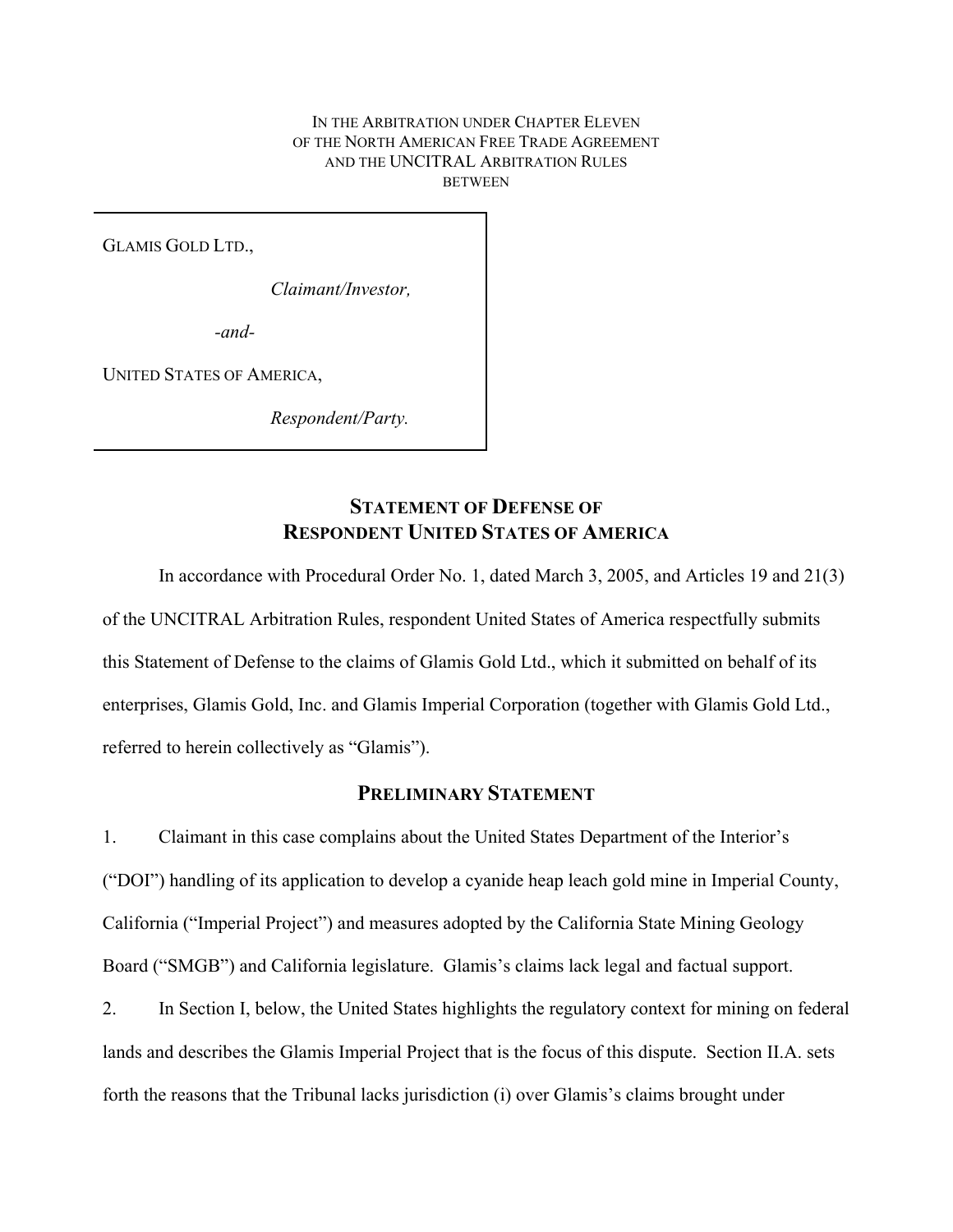NAFTA Article 1105(1) with respect to certain U.S. federal measures; and (ii) over the entirety of Glamis's NAFTA Article 1110 expropriation claim with respect to California state measures.

3. Section II.B sets forth the United States' merits defenses with respect to Glamis's Article 1105(1) minimum standard of treatment claim and its Article 1110 expropriation claim. In Section II.C., the United States demonstrates that the losses that Glamis alleges to have suffered are without support. Finally, in Section III, the United States requests that the Tribunal issue an award dismissing Glamis's claims in their entirety and awarding the United States its costs in this arbitration.

# **I. FACTUAL BACKGROUND**

## **A. Regulatory Context For Mining On Federal Lands**

4. A complex statutory and regulatory framework governs the mining of hardrock minerals, such as gold, copper and other precious metals, on federal lands in the United States. The mining claims location system established by the General Mining Law of 1872, as amended (30 U.S.C. §§ 21-54) ("1872 Mining Law" or "Mining Law"), remains a cornerstone of that framework. In the 1960s and 1970s, Congress adopted other statutes to accommodate environmental protection, multiple uses and the management of federal land generally. Prominent among those statutes is the Federal Land Policy and Management Act of 1976, 43 U.S.C. § 1701 ("1976 FLPMA" or "FLPMA"). These statutes, together with their implementing regulations, as well as state laws and regulations, and numerous judicial and administrative decisions that have interpreted them, make up the body of the mining law system.

## **1. General Mining Law Of 1872**

5. The 1872 Mining Law provides citizens of the United States the opportunity to explore for, discover, and develop certain valuable mineral deposits on federal lands that are open for that

-2-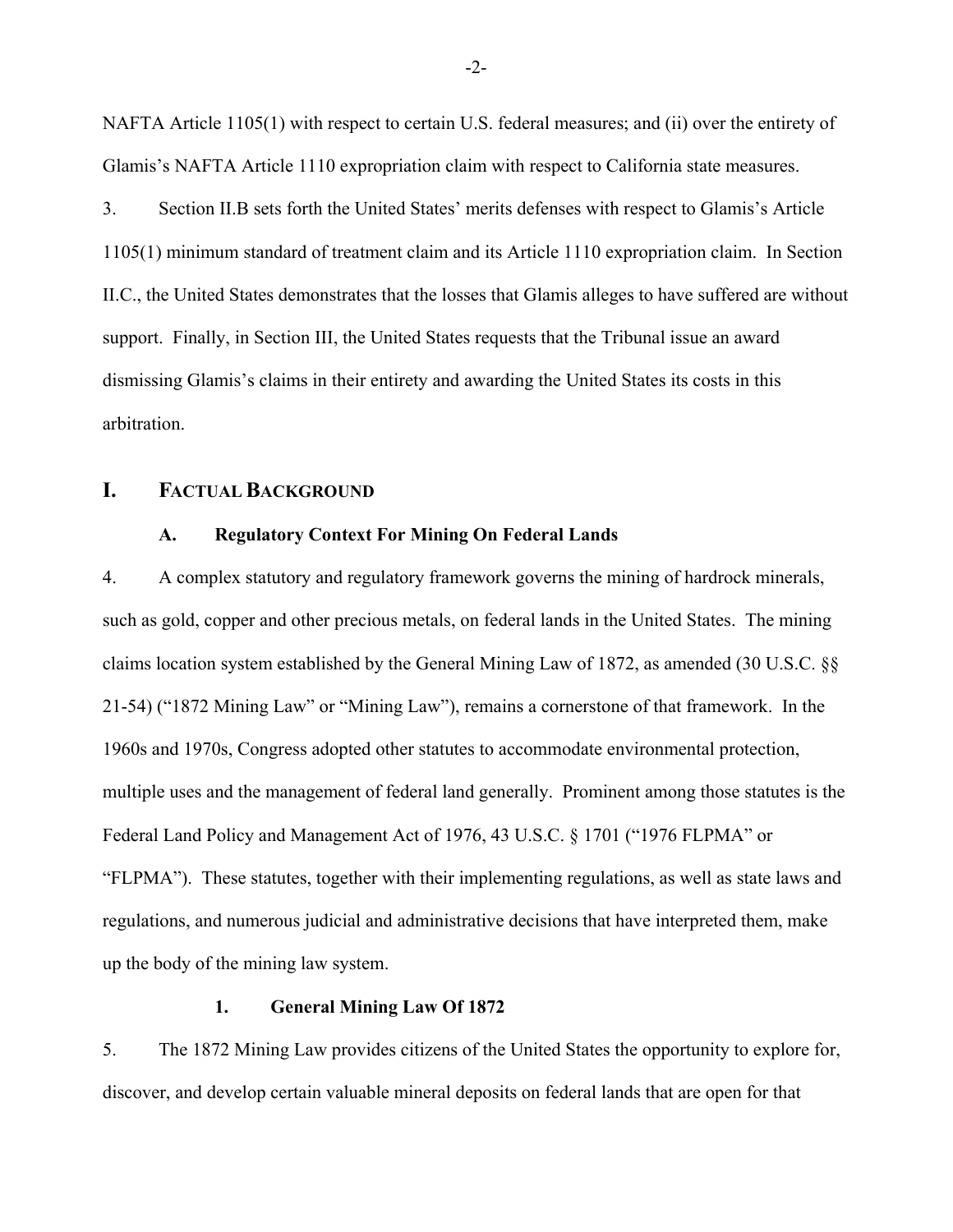purpose. The Mining Law also sets general standards and guidelines for claiming the possessory rights to valuable minerals discovered during exploration. The Bureau of Land Management ("BLM"), a bureau within the U.S. Department of the Interior ("DOI"), administers the Mining Law.

6. The Mining Law acknowledges the existence and applicability of state and local laws and regulations to the extent they are not in conflict with federal law. *See* 30 U.S.C. § 26. Most states maintain laws that address the manner of locating and recording mining claims and mill sites on federal lands within their boundaries.

7. There are federally administered lands in 19 states, including California, where mining claims or sites may be located. Prospecting for and locating claims and sites is permitted only on lands open to mineral entry. Claims may not be staked in areas that have been closed to mineral entry by a special act of Congress, regulation, or public land order. These areas are withdrawn from the operation of the mining laws. Such withdrawals restrict the use or disposition of public lands and may preclude locating mining claims on those lands.

8. On federal lands where mining is permitted, the federal government receives no rents or royalties from mining operations conducted under the Mining Law. To hold a claim on federal land, however, prospectors must pay an annual maintenance fee of \$100 per mining claim.

9. The Mining Law does not contain any direct environmental controls, but mining claims are subject to certain environmental laws that may affect or act as a precondition for mine development.

## **2. Federal Land Policy And Management Act Of 1976**

10. Under FLPMA, the Secretary of the Interior has broad authority to manage public lands, including those lands containing mining claims located under the Mining Law. While FLPMA

-3-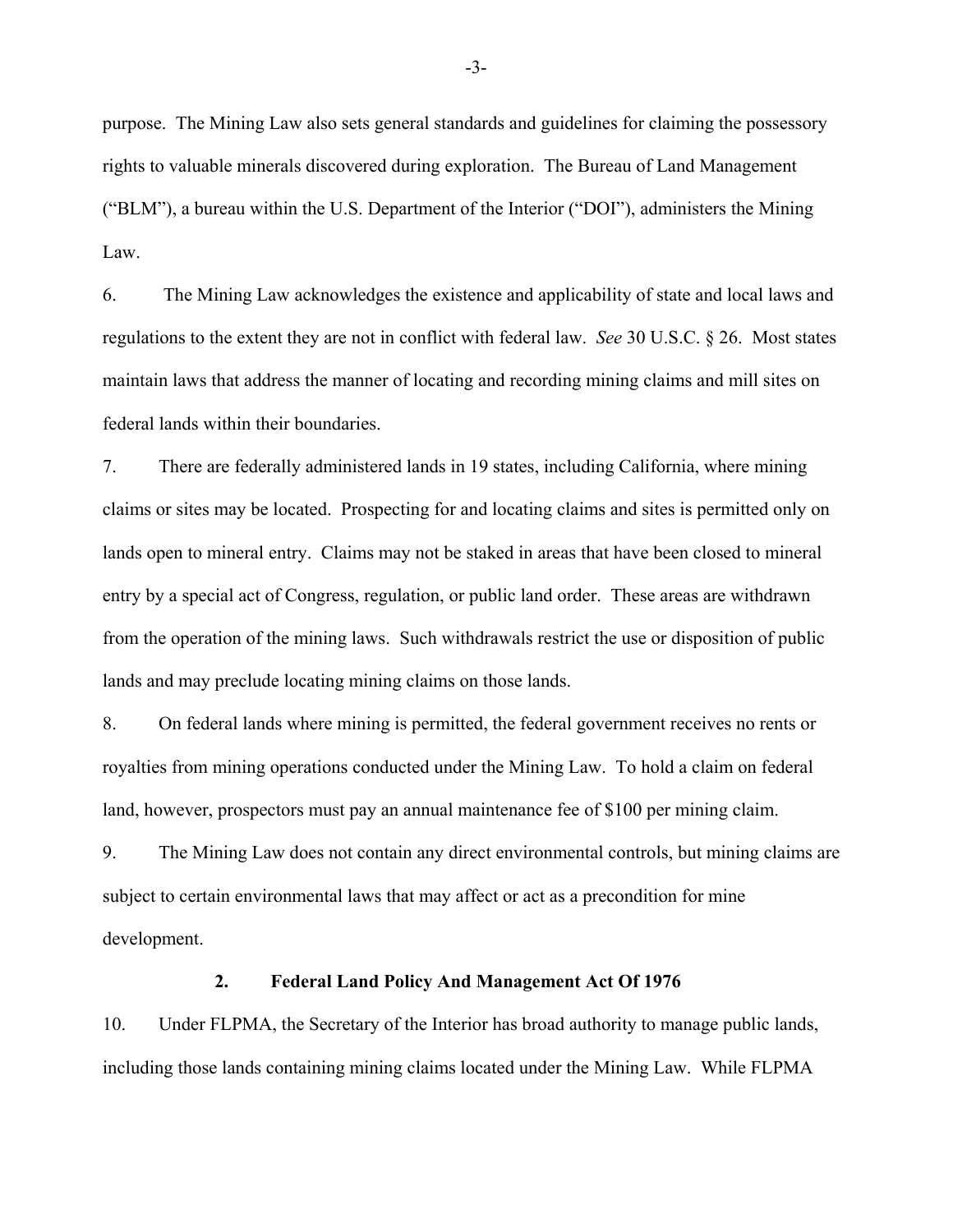recognized the ongoing vitality of the Mining Law, it amended that law in two relevant respects. First, in adopting FLPMA, Congress created the California Desert Conservation Area ("CDCA"). In doing so, Congress determined that lands within the CDCA were in need of special attention due to their "historical, scenic, archeological, environmental, biological, cultural, scientific, educational, recreational, and economic resources." *Id*. § 1781(a)(1). Congress further recognized that "the California desert environment is a total ecosystem that is extremely fragile, easily scarred, and slowly healed." *Id*. § 1781(a)(2). Thus, mining claims within the CDCA may be subjected to reasonable regulations with the goal of protecting the CDCA "against undue impairment." *Id.* Second, FLPMA provides that in "managing public lands the Secretary shall, by regulation or otherwise, take any action necessary to prevent unnecessary or undue degradation of the lands." 43 U.S.C. § 1781(b).

11. Regulations found at 43 C.F.R. Subpart 3809 ("3809 Regulations"), which were first promulgated in 1980 and amended in 2000 and 2001, govern the BLM's surface management of mining activities on lands subject to the mining laws. The purpose of the 3809 Regulations is to (i) prevent unnecessary or undue degradation of public lands by operations authorized by the Mining Laws; and (ii) provide for coordination with appropriate State agencies to prevent unnecessary or undue degradation of public lands. *See* 43 C.F.R. § 3809.1 (2004) & 43 C.F.R. §§ 3809.0-1, 3809.0-2 (1981). These regulations require that mining operators obtain an approved plan of operations prior to commencing (i) operations that would cause surface disturbances exceeding five acres and (ii) operations in certain sensitive areas, including the CDCA.

12. BLM's current 3809 Regulations include a provision addressing the interaction between BLM's regulations and certain state laws: "If State laws or regulations conflict with this subpart regarding operations on public lands, you must follow the requirements of this subpart. However,

-4-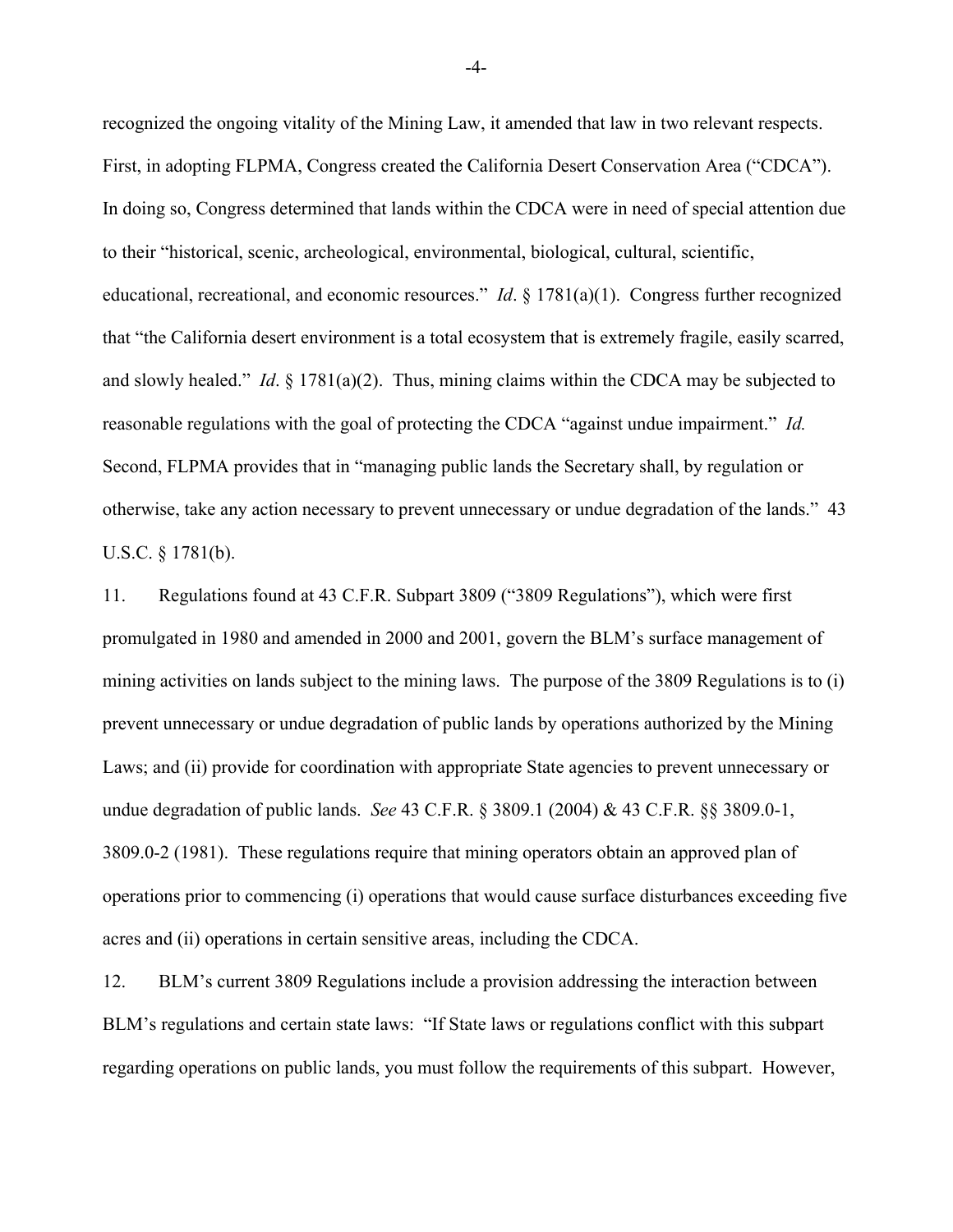there is no conflict if the State law or regulation requires a higher standard of protection for public lands than this subpart." 43 C.F.R. § 3809.3 (2004). That provision previously stated, "[n]othing in this subpart shall be construed to effect a preemption of State laws and regulations relating to the conduct of operations or reclamation on federal lands under the mining laws." *See* 43 C.F.R. § 3809.3-1(a) (1981).

## **3. Other Relevant Federal And State Laws**

13. In most circumstances, mining operators' proposed plans must undergo further analysis pursuant to the National Environmental Policy Act ("NEPA"), the National Historic Preservation Act ("NHPA"), and the Endangered Species Act ("ESA"). *See* 43 C.F.R. § 3809.1-6. NEPA requires federal agencies to evaluate the environmental effects of federal agency action, identify mitigation measures and inform the public of the effects of its decision. *See* 42 U.S.C. § 4321. NEPA also directs federal agencies to prepare a detailed environmental impact statement for "major Federal actions significantly affecting the quality of the human environment . . . ." *Id.* § 4332(2)(C). Section 106 of the NHPA, 16 U.S.C. § 470d, sets forth a process by which "[f]ederal agencies [are required] to take into account the effects of their undertakings on historic properties and afford the [Advisory Council on Historic Preservation] a reasonable opportunity to comment on such undertakings." 64 Fed. Reg. 27071 (May 18, 1999). The Section 106 process involves consultations with states, Indian tribes and local governments. *See* 36 C.F.R. Part 800. Finally, in certain circumstances, consultation obligations may be triggered under the ESA. *See* 16 U.S.C. § 1536.

14. In addition, federal and state laws accord protections to Tribal sacred sites and other Tribal resources. For example, in 1988, Congress amended the Archaeological Resources Protection Act of 1979 to address protection of Native American archaeological sites. *See* 102 Stat. 2983 (1988)

-5-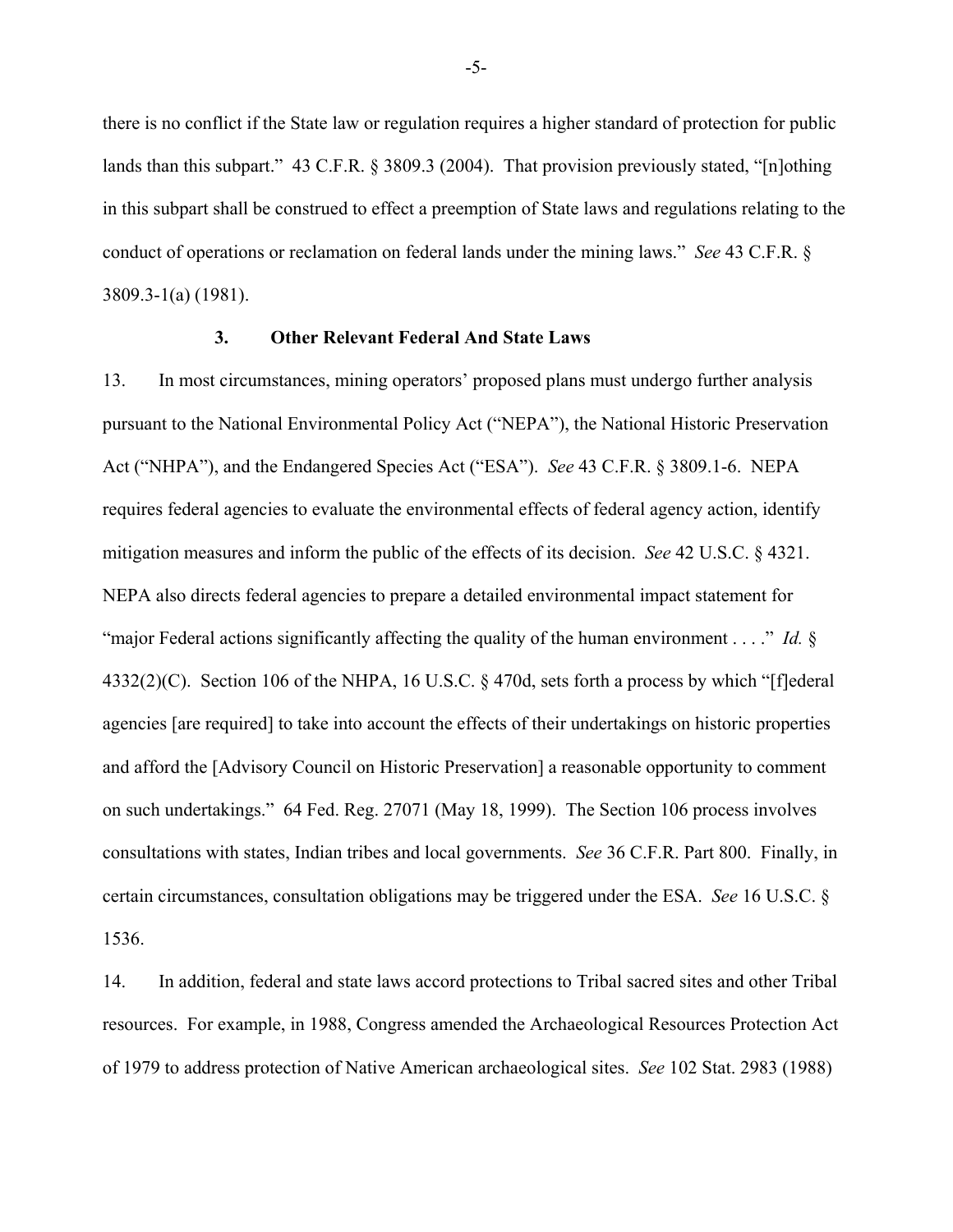(amending 16 U.S.C. §§ 470aa-470mm (1988)). In 1990, Congress adopted the Native American Graves Protection and Repatriation Act, 25 U.S.C. 3001 *et seq*. (1990). In 1992, Congress amended the National Historic Preservation Act to address Native American sites. *See* 106 Stat. 4600, 4753-65 (1992) (amending 16 U.S.C. §§ 470-470x-6 (1988)). Likewise, numerous federal agencies have adopted regulations addressing Native American sacred sites or providing for consultation with Tribes and consideration of Tribal interests. *See, e.g.*, 25 C.F.R. § 262 (1994) ("BIA regulations"); *see also* Executive Order 13,007 (1996), 61 Fed. Reg. 26,771 (providing, *inter alia*, that federal actions shall avoid affecting integrity of Tribal sacred sites). California law has developed similarly over this period. *See, e.g.*, CAL. PUB. RES. CODE § 5097.94 (protections for Native American grave sites).

### **4. California's Surface Mining And Reclamation Act Of 1975**

15. Historically, like other states, the State of California has adopted laws and regulations, including environmental, public health and safety laws and regulations, to protect the public from the harmful effects of mining operations within its borders.

16. Certain mining activities within California are governed by the Surface Mining and Reclamation Act of 1975 ("SMARA"). California enacted SMARA to ensure that significant adverse impacts of mining to the environment are prevented or mitigated and public health and safety are protected. Surface mining operators are required to submit to relevant state agencies for approval (i) a plan for reclaiming mined lands; and (ii) financial assurances that those lands will be reclaimed in accordance with the approved plan. The relevant state agencies are responsible for ensuring that surface mining operators are in compliance with permit and reclamation requirements.

17. SMARA defines "reclamation" as follows:

-6-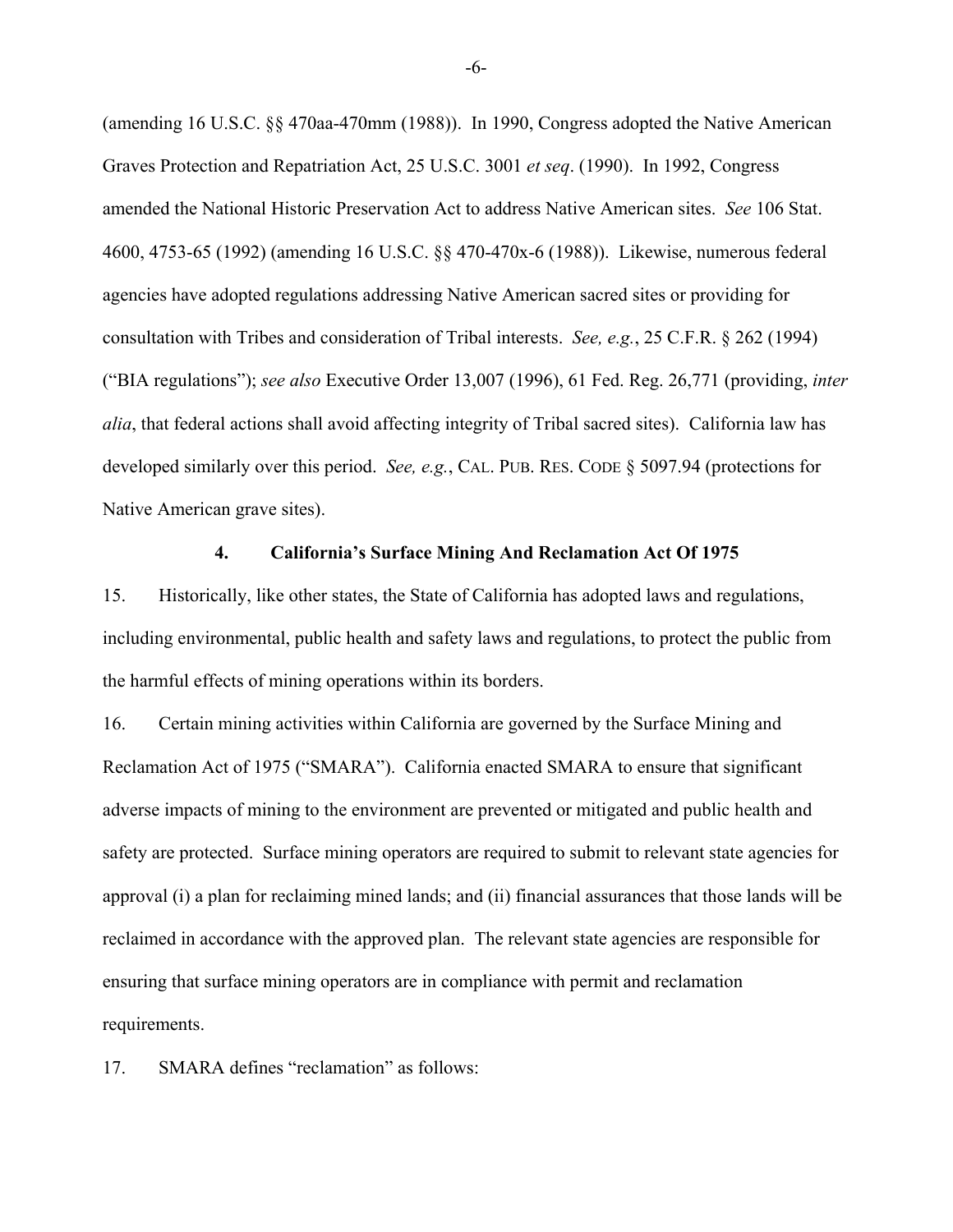'Reclamation' means the combined process of land treatment that *minimizes water degradation* . . . and other adverse effects from surface mining operations, . . . so that mined lands are reclaimed to a usable condition which is readily adaptable for alternate land uses and create no danger to public health or safety. The process may extend to affected lands surrounding mined lands, *and may require backfilling, grading*, resoiling, revegetation, soil compaction, stabilization, or other measures.

CAL. PUB. RES. CODE § 2733 (emphasis added).

## **5. California State Mining And Geology Board Regulations**

18. Under SMARA, the California State Mining and Geology Board ("SMGB") is empowered to adopt state policy for surface mining operations, including measures to be employed in specifying backfilling and other reclamation requirements. *See id.* §§ 2755-56. In regulations that became effective January 15, 1993, the SMGB adopted into state policy its reclamation standards, including a provision that states, "[w]here backfilling is required for resource conservation purposes . . . fill material shall be backfilled to the standards required for the resource conservation use involved." CAL. CODE REGS. tit. 14 § 3704.

19. Pursuant to its authority under SMARA, in December 2002, the SMGB adopted further regulations regarding backfilling "necessary for the immediate preservation of the public general welfare."<sup>1</sup> Those regulations were set to expire on April 18, 2003, 120 days after their entry into force. As a result, at its regular business meeting held on April 10, 2003, the SMGB re-adopted its backfilling and recontouring regulation on an emergency basis. On May 30, 2003, following an opportunity for public comment, the regulations went into effect on a permanent basis.

20. SMGB's regulations establish that lands disturbed by open pit surface mining for "metallic minerals shall be backfilled to achieve not less than the original surface elevation." *Id.* § 3704.1(a). The requirement to backfill an open pit excavation to the surface shall not apply "if there remains an insufficient volume of materials to completely backfill the open pit excavation to the surface."

<u>.</u>

<sup>&</sup>lt;sup>1</sup> STATE MINING AND GEOLOGY BOARD, EXECUTIVE OFFICER'S REPORT at 4 (Dec. 12, 2002).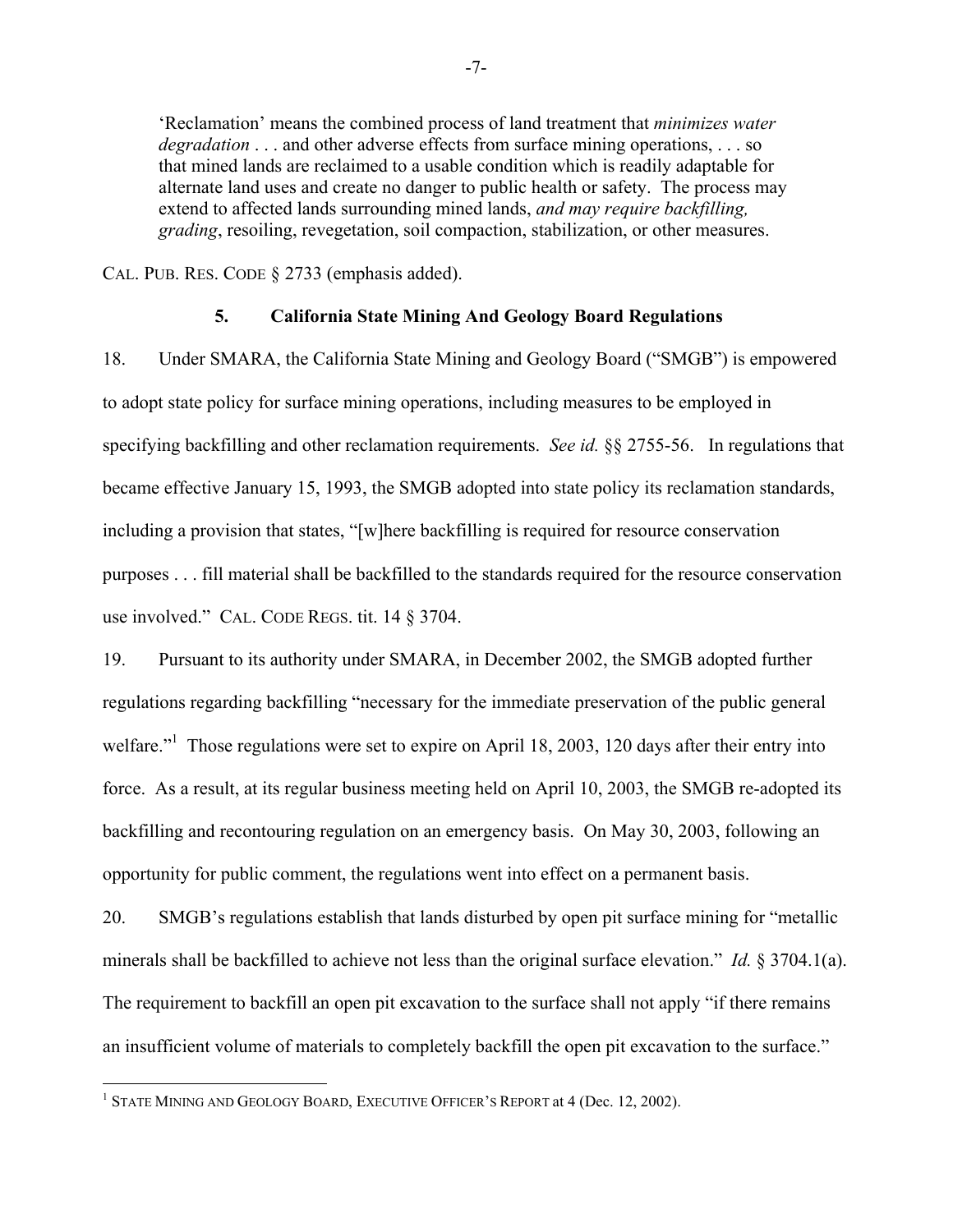*Id.* § 3704.1(h). Among other requirements, the regulation mandated that "[b]ackfilling shall be engineered, and backfilled materials shall be treated, if necessary, to meet" the requirements of California's mining waste management laws and applicable water quality control plans. *Id.* § 3704.1(b). "All fills and fill slopes shall be designed," *inter alia*, "to protect groundwater quality [and] to prevent surface water ponding." *Id.* § 3704.1(d).

21. SMGB's regulation does not apply to any surface mining operation for which a final approval of a reclamation plan and a financial assurance had been issued prior to December 18, 2002. *See id.* § 3704.1(i).

#### **6. California Senate Bill 22**

22. Before SMGB adopted its regulation, the California legislature had begun to consider amendments to SMARA to guard against adverse impacts of surface mining activities. Senate Bill ("SB") 483, for example, proposed that the California legislature amend SMARA to address reclamation of abandoned mined lands. Introduced in early 2001, by mid-year the bill had been amended to include protection for Native American sacred sites. Although then-Governor Gray Davis signed SB 483 on September 30, 2002, it did not become operative because it had been joined to another bill, SB 1828, which Governor Davis vetoed.

23. Introduced as an emergency bill on December 2, 2002, SB 22 de-coupled the vetoed SB 1828 from the approved SB 483, thereby allowing for the amendment of SMARA to include provisions to protect Native American sacred sites from the environmental degradations associated with cyanide heap leach mining. The California legislature adopted SB 22 by a two-thirds majority. Governor Davis signed SB 22 into law on April 7, 2003. Its provisions overlap with the SMGB's regulations, but are narrower in their scope of application.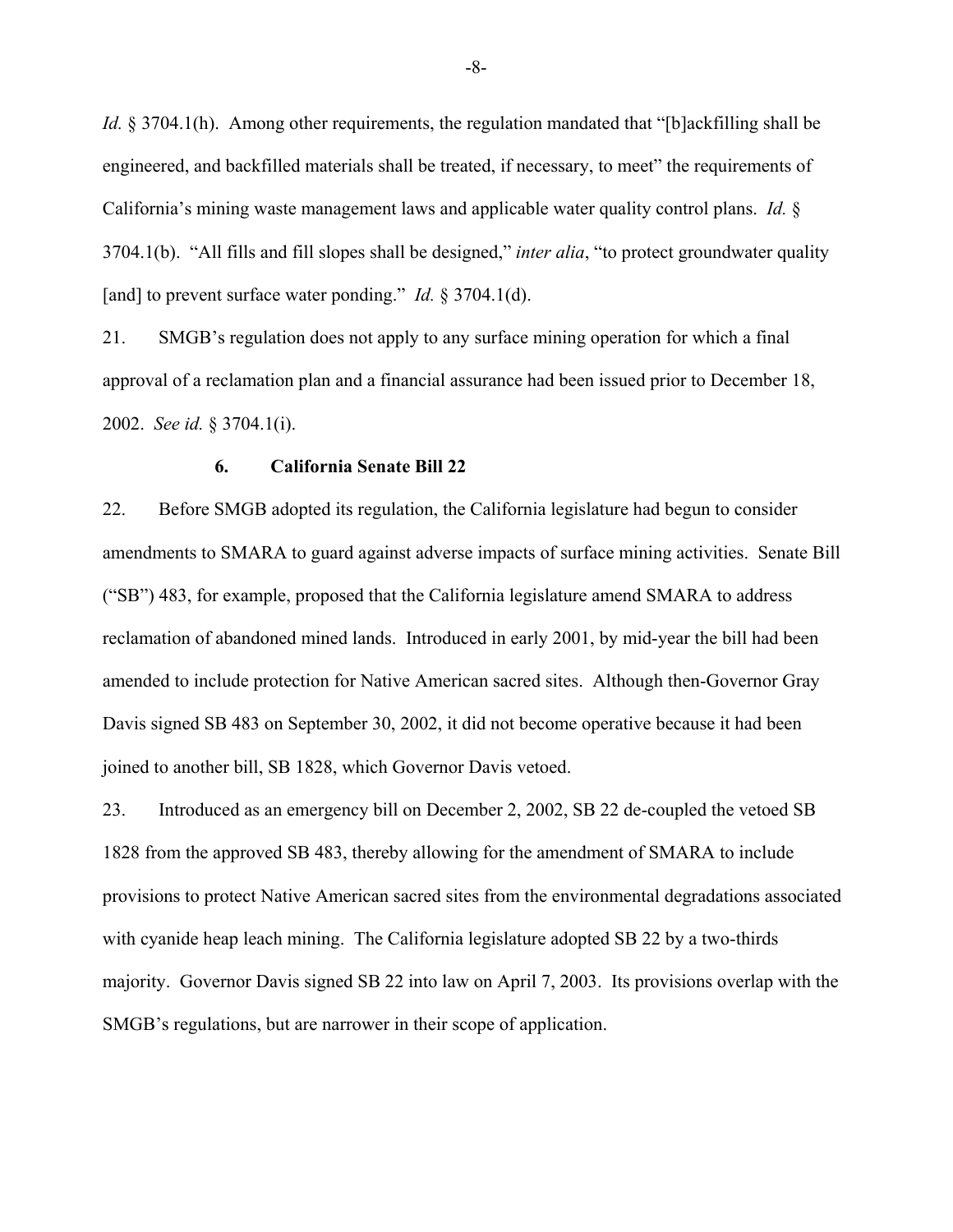24. SMARA thus provides that California authorities may not approve a reclamation plan for surface mining of metallic minerals if the operation is located within one mile of any Native American sacred site and is located in an area of special concern, as defined by reference to the CDCA Plan of 1980, unless all excavations are backfilled and graded to achieve the approximate original contours of the land prior to mining. *See* CAL. PUB. RES. CODE § 2773.3. The provision does not apply to any surface mining operation in existence on January 1, 2003, for which California had issued final approval of a reclamation plan prior to September 1, 2002. *See id.* § 2773.3.

# **B. The Imperial Project And Site**

25. In December 1994, Chemgold Inc. filed with the BLM a proposed plan of operations

for "an open pit, [cyanide] heap leach gold mine," to be developed in Imperial County,

California within the CDCA. 64 Fed. Reg. 8398 (Feb. 19, 1999). In the proposed plan,

Chemgold Inc. described its ultimate owner, Glamis Gold, Ltd., as a "publicly-owned *U.S.*

*corporation*."<sup>2</sup> A notice of public hearing issued by the BLM regarding the mine describes

the proposal further:

1

The proposed project area would encompass approximately 1,625 acres of public lands administered by the BLM, of which 1,392 acres would be disturbed.

The proposed Imperial Project would be operated by the Glamis Imperial Corporation, formerly known as Chemgold Corporation. Approximately 150 million tons o[f] ore and 300 million tons of waste rock would be mined from three open pits during the operation of the mine, which would conclude in the year 2018.

The site for the proposed mining project is eligible for the National Register of Historic Places. Archaeological and cultural inventories indicate the site has scientifically important archaeological, cultural, and spiritual value. The proposed mine could adversely [a]ffect [all] or part of the land.

<sup>&</sup>lt;sup>2</sup> CHEMGOLD, INC. IMPERIAL PROJECT PLAN OF OPERATIONS, revision of Feb. 17, 1995 (originally submitted Dec. 6, 1994) at 2 (emphasis added).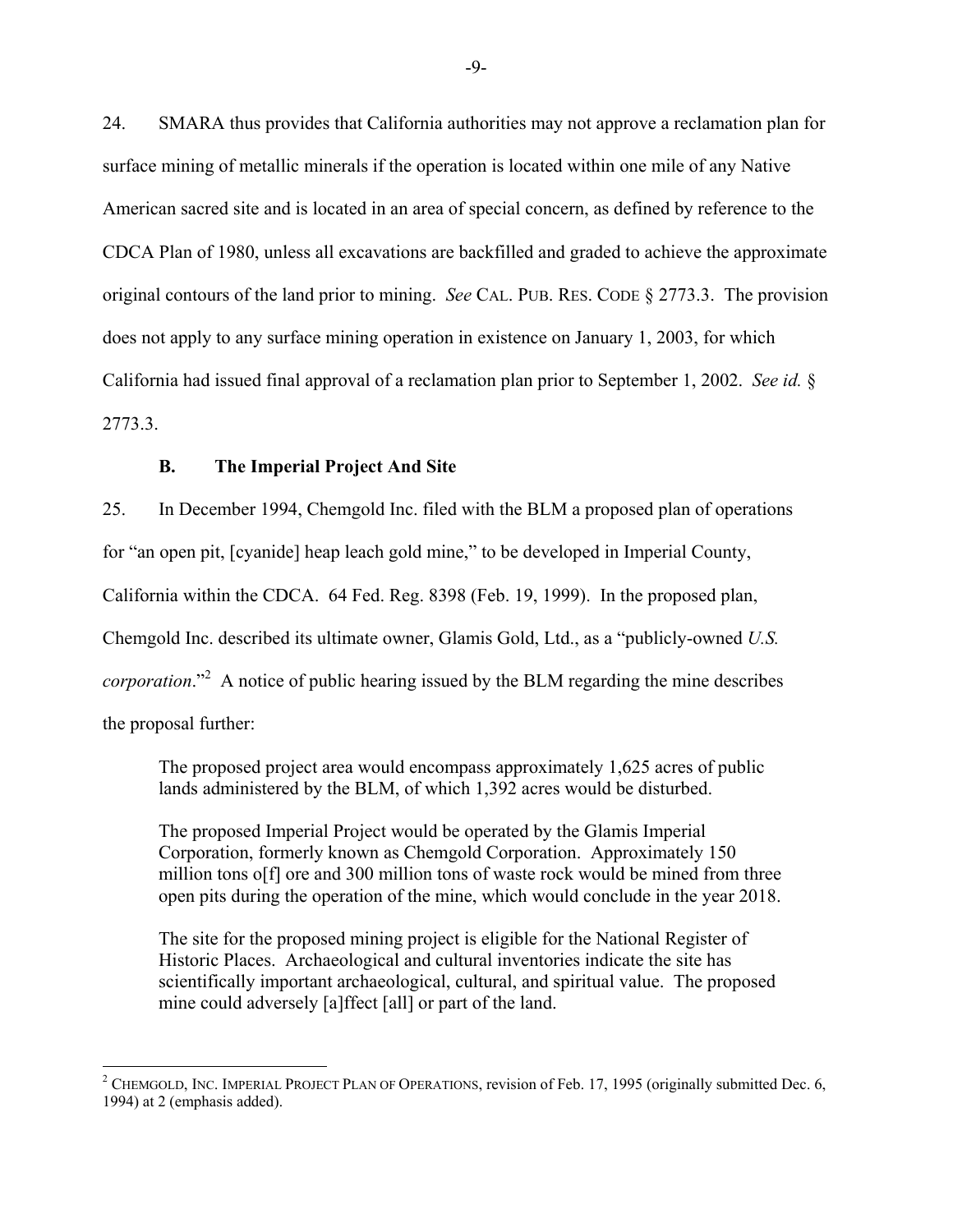64 Fed. Reg. 8398 (Feb. 19, 1999).

26. In March 1995, the BLM published a notice of intent to prepare an Environmental Impact Statement ("EIS") for the Imperial Project. The BLM received over 425 written comment letters and 49 people spoke at two public hearings. The BLM completed its Draft Environmental Impact Statement ("DEIS") in November 1996, after which time Glamis substantially revised its proposed plan. As a result, the BLM collected more environmental data and analyzed the revised plan, issuing a second DEIS in November 1997, and recommending additional mitigation measures. During the 135-day comment period for the 1997 DEIS, the BLM received 541 comment letters.

27. Following issuance of the second DEIS, the Secretary of the Interior proposed to withdraw the land on which Glamis proposed its mine from operation of the mining laws. The purpose of the withdrawal was to "protect the archaeological and cultural resources in the Indian Pass Area of Critical Environmental Concern and Expanded Management Area (collectively, the 'Indian Pass Area')." 63 Fed. Reg. 58,752 (Nov. 2, 1998). The notice proposing the withdrawal stated that the Quechan people consider the Indian Pass Area to be a sacred site. *Id.* On October 27, 2000, the Secretary withdrew the Indian Pass Area, on which the Glamis mine was proposed, from entry under the mining laws for a period of twenty years. *See* 65 Fed. Reg. 64,456 (Oct. 27, 2000). The withdrawal was made subject to Glamis's mining claims to the extent they were determined to be valid at the time the withdrawal was proposed. The withdrawal precluded Glamis from expanding its Imperial Project beyond any valid claims it was determined to have.

28. Because of the growing controversy over the cultural resources located on the Imperial Project site, the BLM requested the Advisory Council on Historic Preservation to

-10-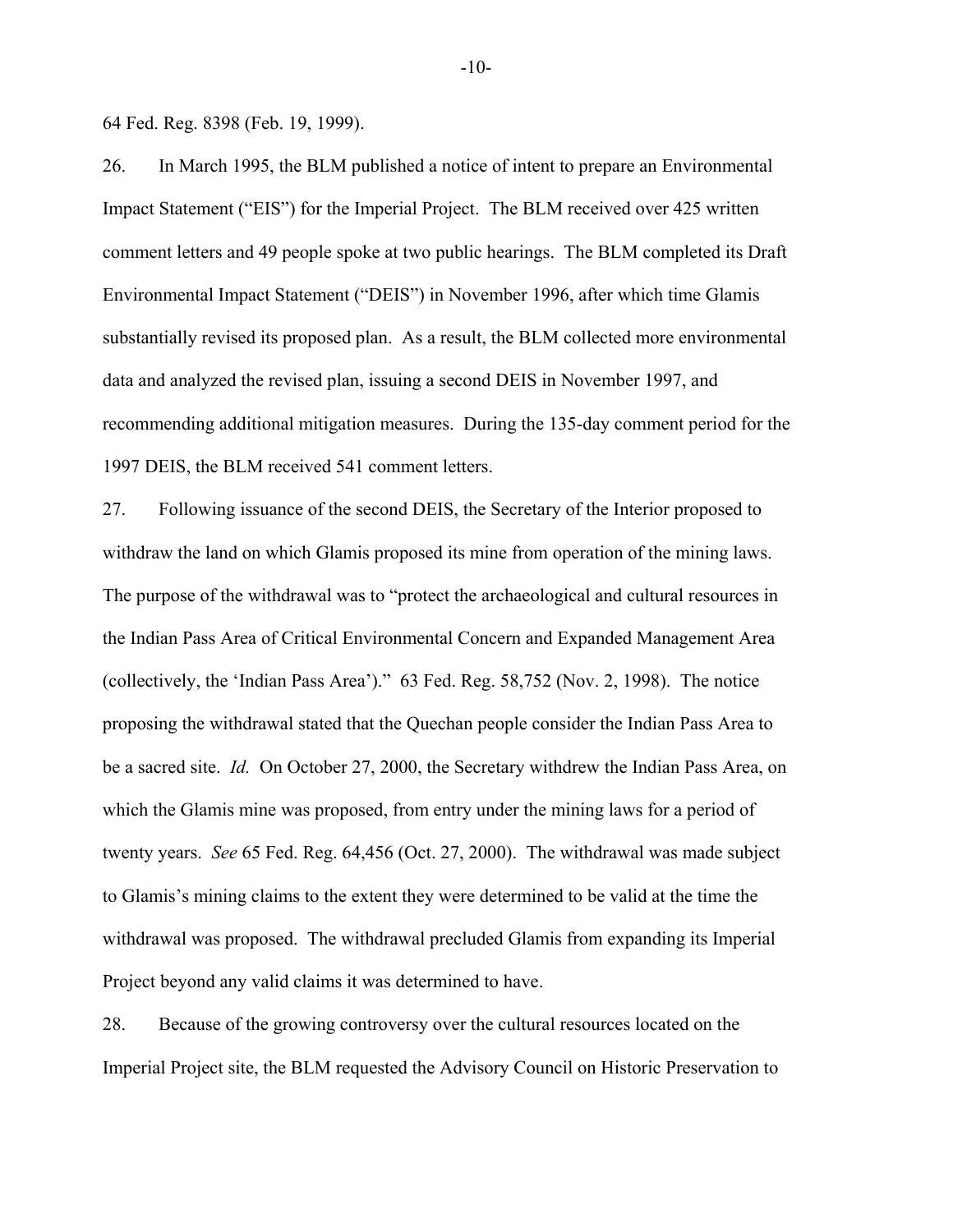review the likely effects of the Glamis project. In October 1999, the Advisory Council concluded that Glamis's proposed mine "would result in irreparable degradation of the sacred and historic values" of the land.<sup>3</sup> It further advised the BLM to "take whatever legal means available to deny the proposal for the project."<sup>4</sup> The National Trust for Historic Preservation also determined that the Imperial Project site is located on one of the eleven most endangered historic places in the United States.<sup>5</sup>

29. Responding in part to the Advisory Council's recommendations, former DOI Solicitor John Leshy issued a December 1999 opinion advising the BLM that the "undue impairment standard" in  $\S$  601 of FLPMA may permit the denial of a plan of operations if the impairment of other resources is particularly "undue" and there are no reasonable methods available to mitigate the harm.

30. On April 14, 2000, Glamis challenged Solicitor Leshy's opinion in U.S. District Court. In that lawsuit, Glamis asserted that "Glamis has already been harmed . . . by the Solicitor's legal review and issuance of" the opinion. $6$  The district court dismissed Glamis's suit in October of 2000 for lack of ripeness.

31. During this period, the BLM continued to review the Imperial Project. Upon its completion of the Final Environmental Impact Statement ("FEIS"), the BLM specified on November 17, 2000, that a no-action alternative was preferred, meaning it recommended

1

<sup>&</sup>lt;sup>3</sup> Letter dated October 19, 1999 from the Advisory Council On Historic Preservation to Bruce Babbitt, Secretary of the Interior at 3.

 $^{4}$  *Id.* 

<sup>5</sup> *See* National Trust for Historic Preservation, America's 11 Most Endangered Historic Places 2002, *available at* http://www.nationaltrust.org/11Most/2002/index.html.

<sup>6</sup> Plaintiff's Opposition to Defendant's Motion to Dismiss, dated July 11, 2000, at 11, *Glamis Imperial Corp. v. Bruce Babbitt*, No. CV-N-00-0196-DWH-VPC (D. Nev. filed April 14, 2000); *see also id*. at 10 (Glamis "has been injured by the delays occasioned by waiting for the [December 27, 1999] Solicitor's Opinion."); Plaintiff's Opposition to Defendant's Motion to Dismiss, dated Oct. 23, 2000, at 2, *Glamis Imperial Corp. v. Bruce Babbitt*, No. 00CV1934W(POR) (D. So. Cal. Oct. 31, 2000) (same).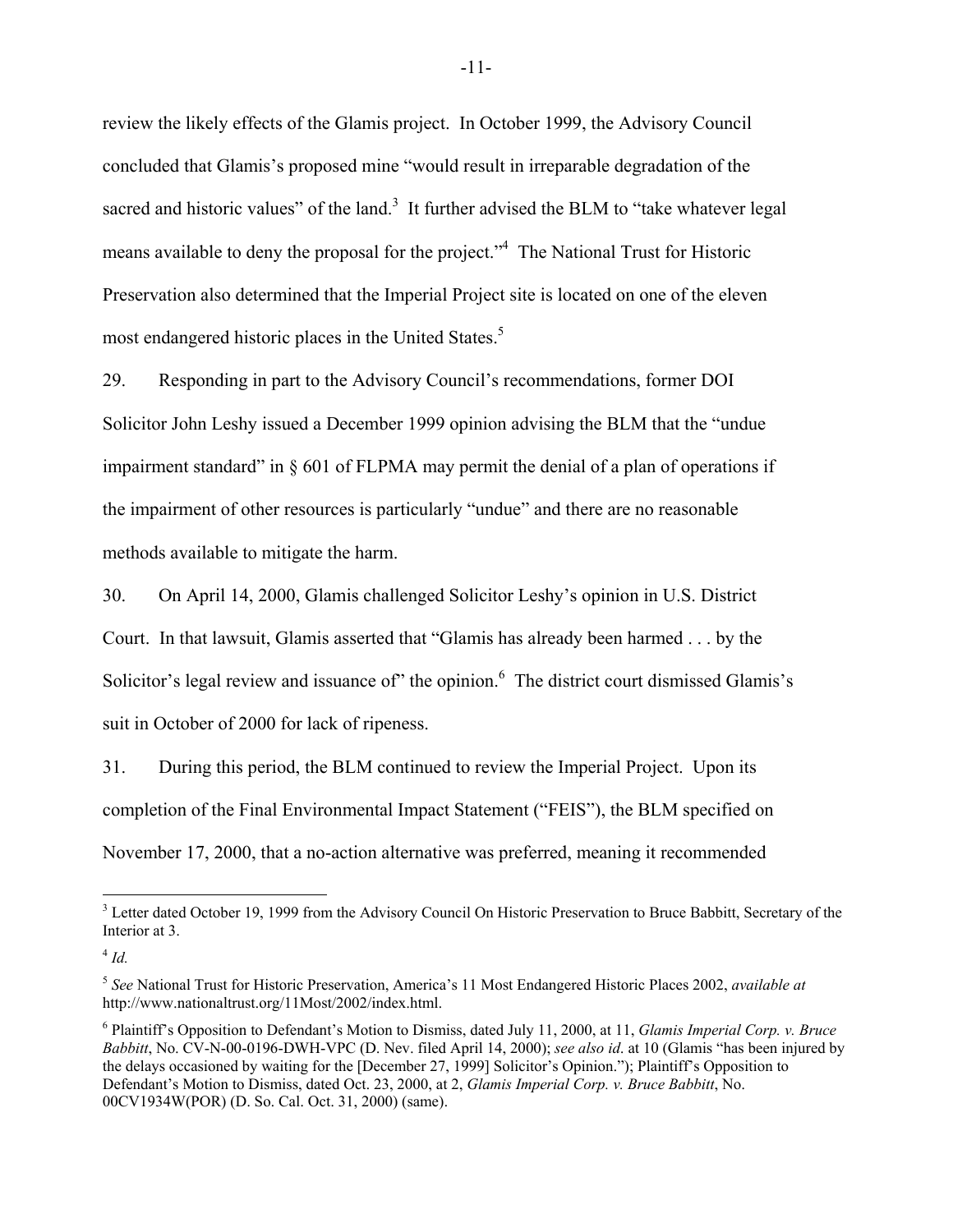that there be no development of the mine, as proposed. Two months later, on January 17, 2001, former Secretary of the Interior Bruce Babbitt issued a Record of Decision ("ROD") denying the proposed plan of operations for the Imperial Project. A change in administration followed shortly thereafter.

32. The new DOI Solicitor, William Myers, issued on October 23, 2001, a new legal opinion concluding that the DOI could not apply the "undue impairment" provision of § 601 of FLPMA to deny a plan of operations absent a rulemaking to establish the meaning of that term ("Myers Opinion"). In light of the Myers Opinion, on November 23, 2002, the new Secretary of the Interior, Gale Norton, rescinded the ROD issued by former Secretary Babbitt and remanded Glamis's plan of operations to the BLM for its reconsideration.

33. As part of the reconsideration process, the BLM completed in September 2002 a Mineral Report for the purpose of determining whether "[t]he requirements of the mining laws of the United States have been satisfied for these mining claims on the critical dates of November 1998 and April 2002.<sup>77</sup> The report advised that it "*should not be used for any purpose other than that for which it was prepared*." 8 The report also made clear that it "*is*  not an appraisal of property for valuation."<sup>9</sup> Shortly thereafter, on December 9, 2002, Glamis requested that the BLM "suspend all ongoing efforts to process the Imperial Project Plan of Operations."10

1

 $^7$  U.S. Dept. of Interior, Bureau of Land Management, Mineral Report at 3 (Sept. 2002).

<sup>&</sup>lt;sup>8</sup> *Id*. at 4 (emphasis in original).

<sup>&</sup>lt;sup>9</sup> *Id*. at 4 (emphasis in original).

<sup>&</sup>lt;sup>10</sup> Letter dated Dec. 9, 2002, from C. Kevin McArthur, President and CEO, Glamis Gold Ltd. to Mike Pool, California State Director, Bureau of Land Management.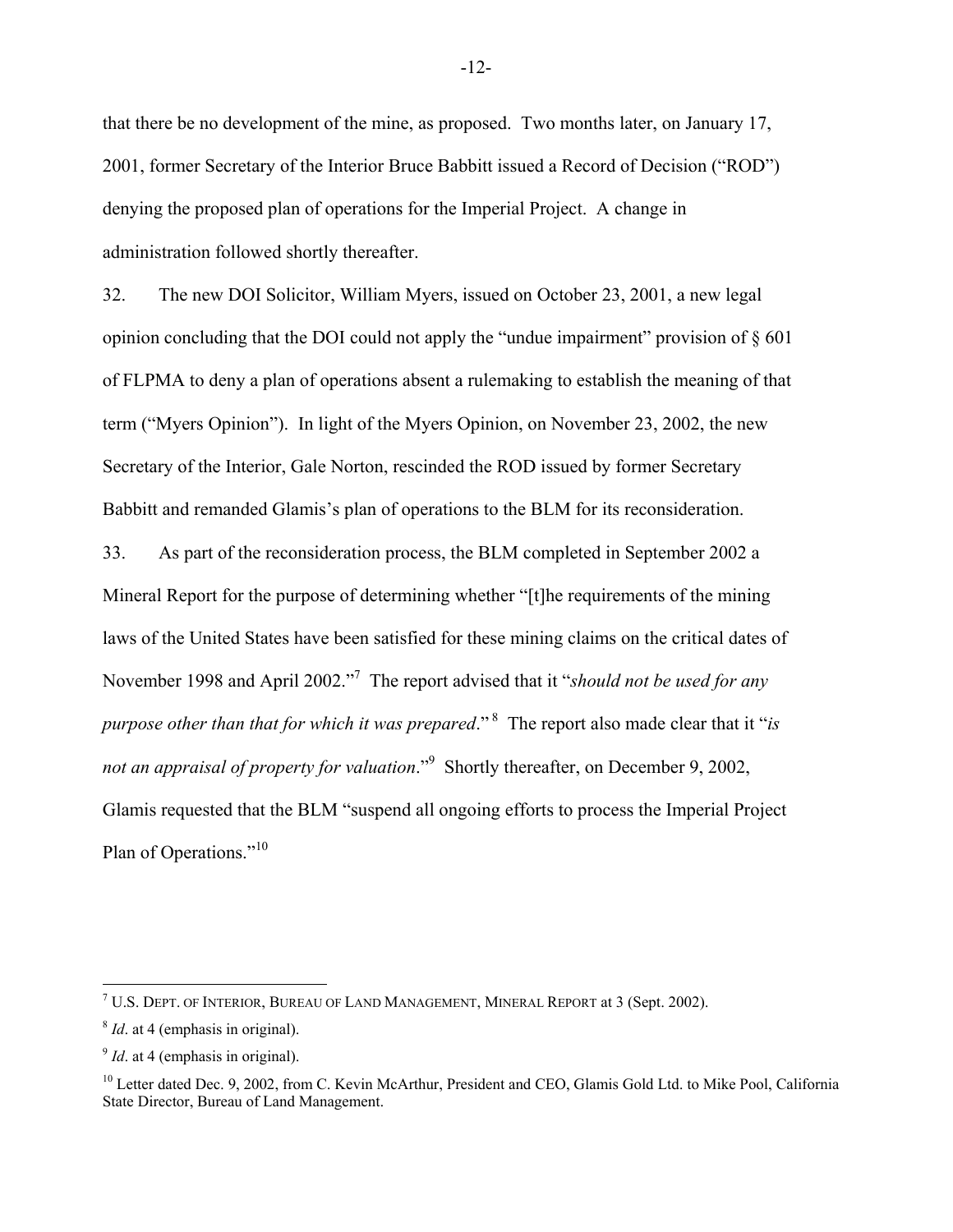34. The BLM responded that it would suspend the processing of Glamis's plan upon confirmation from Glamis that DOI would be held harmless for the suspension.<sup>11</sup> In a "belated response" of March 31, 2003, Glamis emphasized its desire for a buyout, but stated that it "cannot reaffirm" its "request . . . to suspend the Glamis plan of operations when we have no reasonable expectation that an alternative resolution for the Imperial Project is likely."<sup>12</sup>

35. A few months later, Glamis submitted its notice of intent to submit a claim to arbitration, asserting that the California measures adopted between December 12, 2002 and April 10, 2003 "essentially destroy the economic value of the Imperial Project." Notice of Intent, dated July 21, 2003, ¶ 23.

# **II. POINTS AT ISSUE**

<u>.</u>

## **A. Preliminary Objections**

36. Pursuant to Article 21 of the UNCITRAL Arbitration Rules, respondent United States of America respectfully objects to the jurisdiction of the Tribunal over Glamis's claims brought under NAFTA Article 1105(1) with respect to certain U.S. federal measures on the ground that those claims are time-barred and over Glamis's claim brought under NAFTA Article 1110 with respect to California state measures on the ground that it is not ripe.

# **1. Glamis's Claims That Certain Federal Actions Violated Article 1105(1) Are Time-barred**

37. NAFTA Article 1117(2), pursuant to which Glamis has submitted its claim to arbitration, imposes a limitations period of three years: "An investor may not make a claim on behalf of an

<sup>&</sup>lt;sup>11</sup> See Letter dated Jan. 7, 2003, from Mike Pool, California State Director, Bureau of Land Management to Kevin McArthur, President and CEO, Glamis Gold Ltd.

<sup>&</sup>lt;sup>12</sup> Letter dated March 31, 2003, from Charles A. Jeannes, Senior Vice President, Administration, Glamis Gold Ltd. to Mike Pool, California State Director, Bureau of Land Management.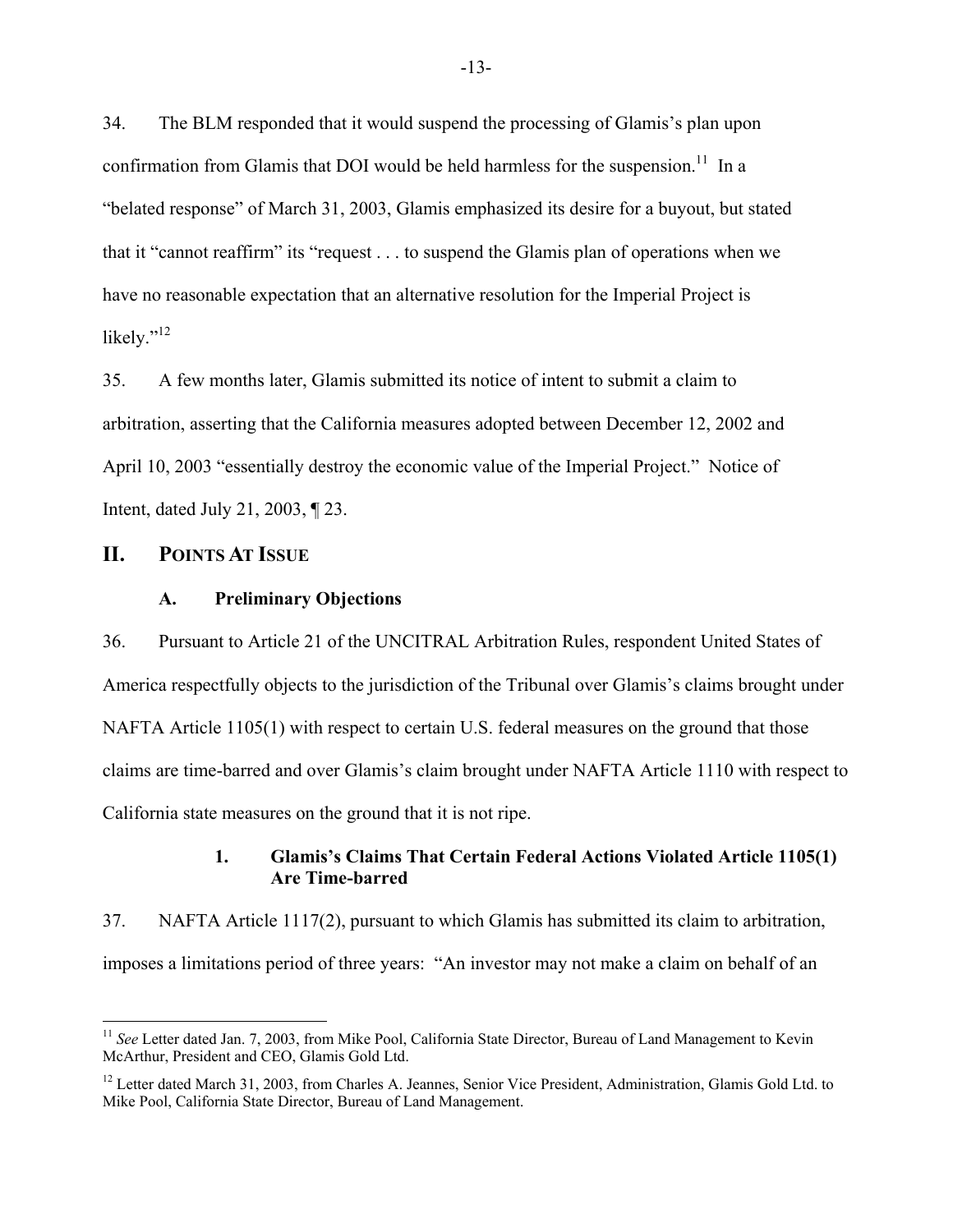enterprise . . . if more than three years have elapsed from the date on which the enterprise first acquired, or should have first acquired, knowledge of the alleged breach and knowledge that the enterprise has incurred loss or damage."

38. Glamis submitted its claim to arbitration on December 9, 2003. In its Notice of Arbitration, Glamis identifies "[t]he offending measures" to include several federal government actions: (i) an "October 19, 1999, [] federal Advisory Council on Historic Preservation recommend[ation]," (ii) a "legal opinion dated December 27, 1999" and (iii) BLM's "Final EIS/EIR dated November 17, 2000." *See* NOA ¶ 14. More than three years have elapsed between the dates of these actions and Glamis's filing of its Notice of Arbitration on December 9, 2003. Indeed, more than three years before Glamis filed its NOA, Glamis complained in filings before the U.S. District Court that it "has already been harmed . . . by the Solicitor's legal review and issuance of the [December 27, 1999 Solicitor's Opinion]."13 Accordingly, to the extent Glamis complains of federal actions that pre-date December 9, 2000, and to the extent those actions constitute "measures" under NAFTA Article 201, Article 1117(2) precludes this Tribunal from asserting jurisdiction over Glamis's claims challenging those measures.

## **2. Glamis's Expropriation Claim Is Not Ripe**

39. NAFTA Article 1117(1) provides in pertinent part as follows:

1

An investor of a Party, on behalf of an enterprise of another Party . . . may submit to arbitration under this Section a claim that the other Party has breached an obligation under Section A [and certain provisions of Chapter Fifteen], . . . and that the enterprise *has incurred* loss or damage by reason of, or arising out of, that breach.

<sup>13</sup> Plaintiff's Opposition to Defendant's Motion to Dismiss, dated July 11, 2000, at 11, *Glamis Imperial Corp. v. Bruce Babbitt*, No. CV-N-00-0196-DWH-VPC (D. Nev. filed April 14, 2000); *see also id*. at 10 ("Glamis has been injured by the delays occasioned by waiting for the [December 27, 1999] Solicitor's Opinion."); Plaintiff's Opposition to Defendant's Motion to Dismiss, dated Oct. 23, 2000, at 2, *Glamis Imperial Corp. v. Bruce Babbitt*, No. 00CV1934W(POR) (D. So. Cal. Oct. 31, 2000) (same).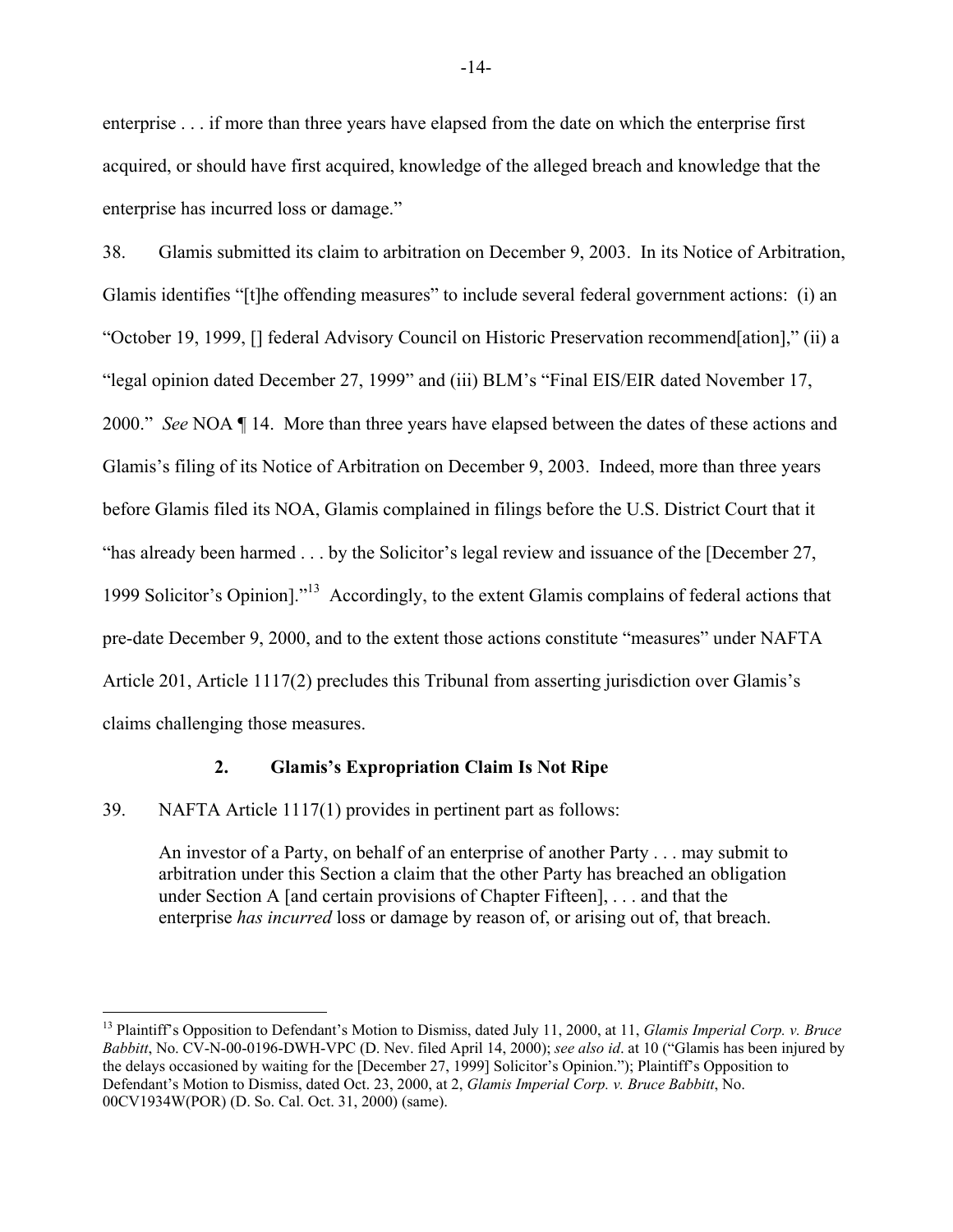(emphasis added). Thus, to submit a claim to a NAFTA Chapter Eleven Tribunal under Article 1117, an investor must establish that (i) an obligation under Section A has been breached, and (ii) its enterprise has incurred loss or damage (iii) by reason of, or arising out of, that breach.

40. Glamis bases its NAFTA Article 1110 claim on actions by "the State of California which in 2002 initiated a series of measures that individually and together have resulted in the expropriation of the Investor's investment in the Imperial Project." NOA ¶ 18. However, Glamis was never in a position in which those measures could have applied to it, much less resulted in an expropriation of its investment. As Glamis itself has acknowledged in its submissions to the U.S. District Court, it cannot proceed with the development of the Imperial Project absent the BLM's approval of its plan of operations. Glamis had not obtained such approval as of the dates – December 12, 2002, to April 10, 2003 – of the adoption of any of the California measures that Glamis now asserts resulted in a taking of its property rights in the mining claims and mill sites that comprise the Imperial Project. Indeed, just three days prior to the SMGB's December 12, 2002, adoption of its emergency regulation, Glamis requested that the BLM suspend processing of its plan of operations. The California measures of which Glamis complains have not been applied to it. As a result, Glamis's claim challenging those measures is not ripe.

41. Furthermore, various circumstances may have resulted in Glamis's not *ever* being in a position in which the California measures would apply to its Imperial Project. For example, in the event that the BLM denied Glamis's plan of operations, the California measures never would be applied to Glamis. To similar effect, the BLM may have requested that Glamis revise its plan in ways that would have rendered the Imperial Project insufficiently attractive to Glamis, prompting Glamis to abandon the project.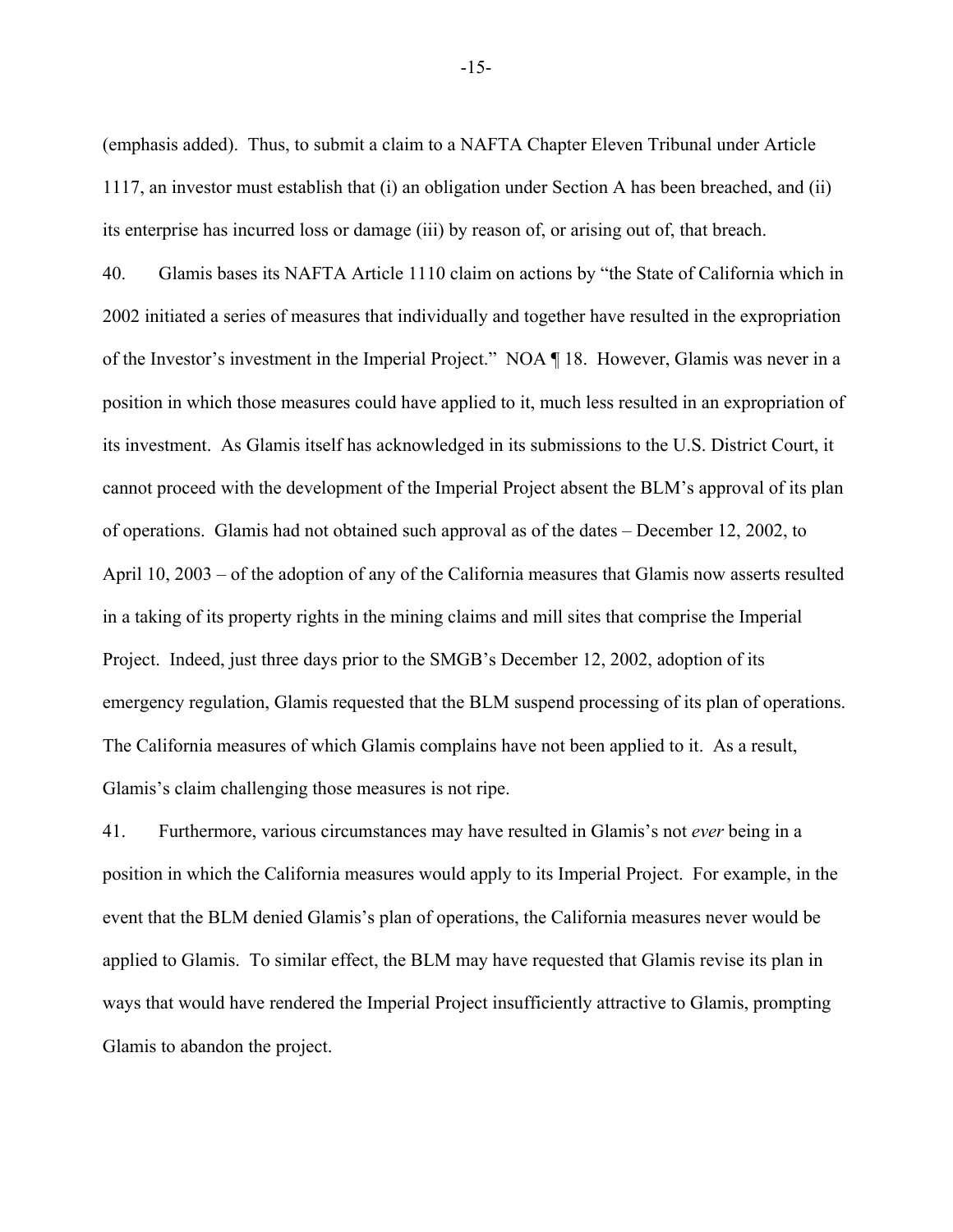42. Glamis itself had made clear to the investing public that "[n]o development activities will be carried out on the project until the *final* production permits are issued."14 In September 2002, at least three months before California adopted any of the measures of which Glamis complains here, Glamis advised the investing public that the Imperial Project had not been included in the Company's five-year operating plan at that time because "[v]arious regulatory and legal hurdles remain[ed]."<sup>15</sup>

43. Even assuming Glamis had obtained the BLM's approval of its plan of operations and thus was in a position to seek the necessary California permits, application of the measures to Glamis still would be uncertain and contingent. Glamis, for example, has opined that California's "backfilling mandate, if applied to federal lands . . . would be preempted by federal law."16 Furthermore, litigation by private third parties could have resulted in an injunction against Glamis's proceeding with the Imperial Project.

44. Glamis is not – and has not been – in a position to have the California measures applied to it. Glamis, therefore, is not in a position to assert, as required by Article 1117(1), that it has incurred a loss as a result of the California measures. Accordingly, Glamis's expropriation claim is not within the jurisdiction of this Tribunal.

## **B. There Is No State Responsibility For The Acts Alleged**

# **1. The Measure Does Not Breach Any Customary International Law Standard Of Treatment**

45. Glamis's claim under Article 1105(1) is meritless because it fails to identify – because there is none – any customary international law standard of treatment incorporated into that Article that

<u>.</u>

 $14$  GLAMIS GOLD, LTD., QUARTERLY REPORT (Sept. 1996) at 3 (emphasis added).

<sup>&</sup>lt;sup>15</sup> GLAMIS GOLD, LTD., FOREIGN ISSUER REPORT FORM 6-K (Sept. 2002) at 11.

<sup>&</sup>lt;sup>16</sup> Letter dated April 2, 2003, from R. Timothy McCrum, on behalf of Glamis Gold, to Mr. Fred E. Ferguson, Jr., Associate Solicitor, U.S. DOI.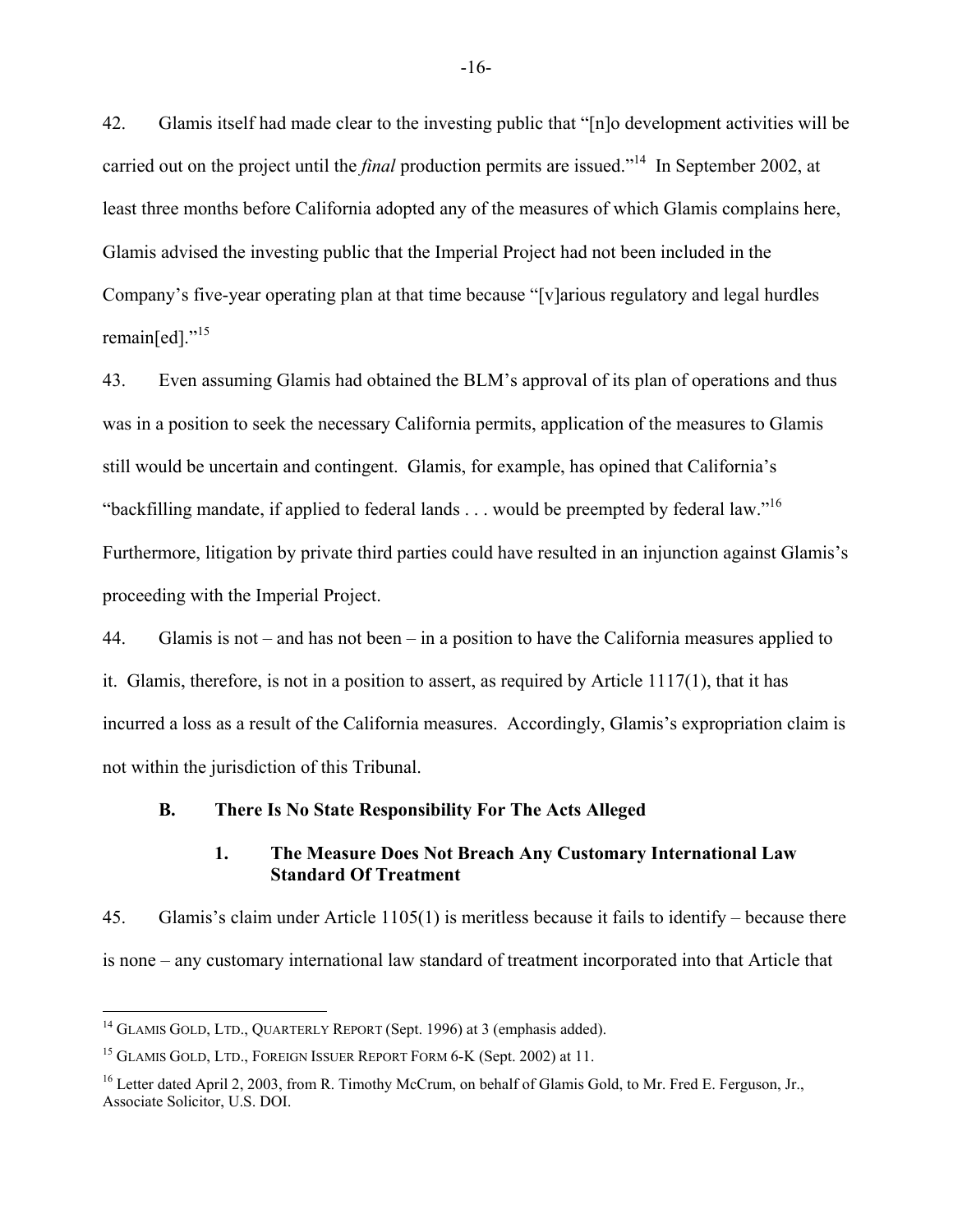is applicable to the challenged actions. A measure can breach Article 1105(1), entitled "Minimum Standard of Treatment," only if it fails to accord "treatment in accordance with international law." Because there is no relevant standard of customary international law implicated by the actions at issue, Glamis's Article  $1105(1)$  claim fails.<sup>17</sup>

46. Glamis complains about the handling of its Imperial Project proposal by the DOI, and the adoption by the State of California of measures regulating the reclamation of lands disturbed by surface mining operations within its borders.

47. With respect to the challenged federal measures, Glamis asserts that the BLM "ignored its own regulations" in recommending that DOI deny Glamis's plan of operations for the Imperial Project. NOA ¶ 14. Glamis also complains that DOI's January 17, 2001 decision denying its plan of operations was "[c]ontrary to both law and regulation." *Id.* ¶ 15. Glamis, however, has not identified – because it cannot – how the BLM's purported disregard of unspecified regulations or the now rescinded decision denying its plan of operations implicates any standard of customary international law that is incorporated into Article  $1105(1)$ .<sup>18</sup> Glamis's complaints about the DOI's supposedly "illegal actions" with respect to its plan of operations are not cognizable under customary international law.

48. With respect to the California measures, Glamis's claims also lack merit. Glamis asserts that the California backfilling and recontouring requirements are "extraordinary," but fails to identify any substantive standard incorporated into Article 1105(1) that is implicated by

1

<sup>&</sup>lt;sup>17</sup> Glamis has asserted its claim of expropriation under NAFTA Article 1110, which is the provision of Chapter Eleven that addresses expropriation.

<sup>18</sup> In a suit filed against the DOI and BLM in March 2001 for declaratory and injunctive relief, Glamis challenged, *inter alia*, the January 17, 2001 Record of Decision signed by Secretary Babbitt denying Glamis's proposed Imperial Project. Following the change in administration, Glamis stated in its notice of dismissal that "[t]he vast majority of [its] claims were rendered moot by the Rescission of Record of Decision for the Imperial Project Gold Mine Proposal Issued by Secretary of the Interior Gale A. Norton on November 23, 2001." Plaintiff's Notice of Dismissal, dated Dec. 5, 2001, at 1, *Glamis Imperial Corp. v. U.S. Dep't of the Interior*, No. 01-530 (RMU) (D.D.C. filed March 21, 2001).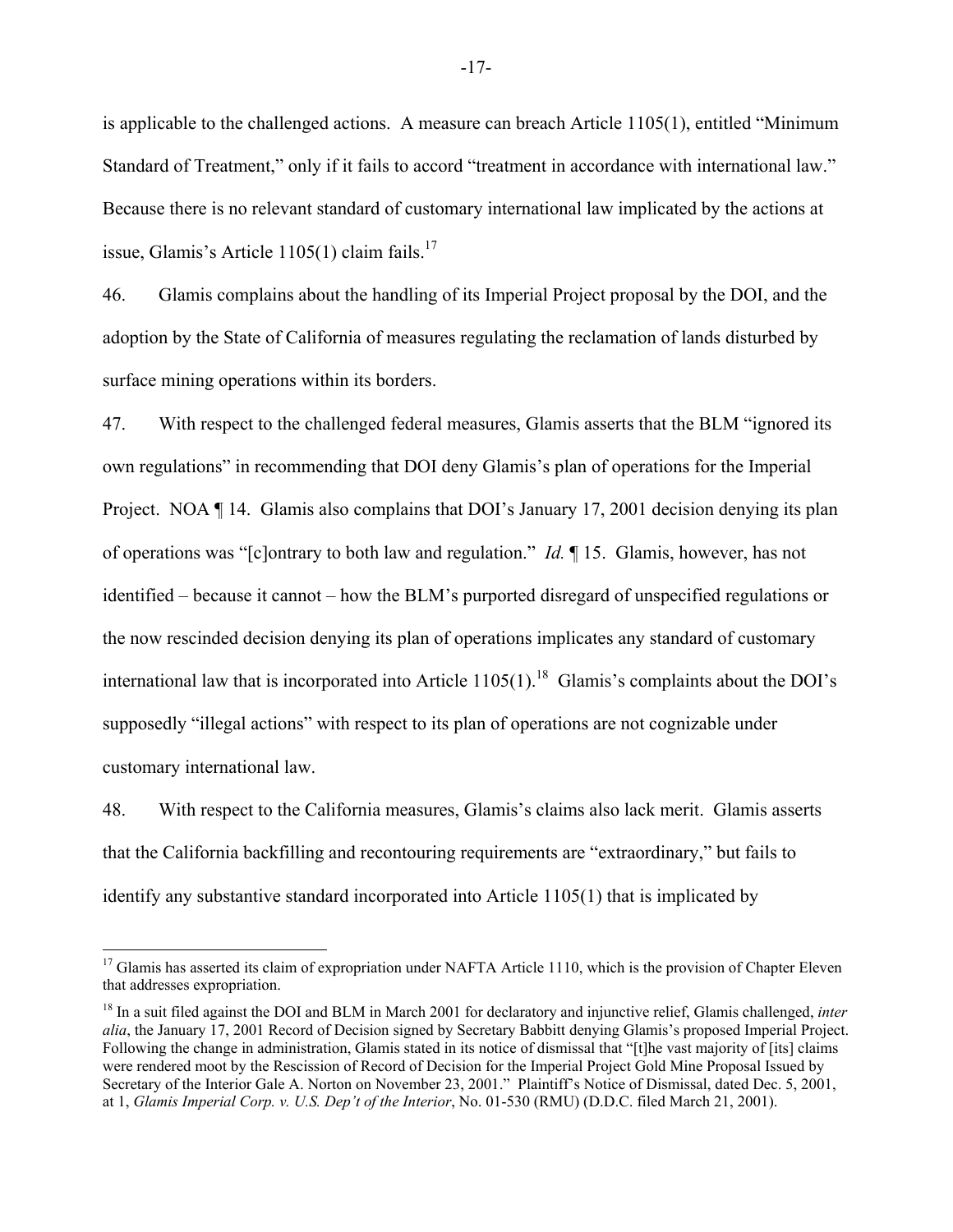California's adoption of those requirements. *Id.* ¶¶ 20, 23. Moreover, it has not alleged – because it cannot under the circumstances present here – that it has been accorded any "treatment" pursuant to those measures. Glamis has never been, and may never be, in a position in which the California measures could apply to it.

49. Accordingly, Glamis's Article 1105(1) claim should be rejected on the merits.

# **2. There Has Been No Expropriation Of Glamis's Investments**

50. The claim brought before this Tribunal is not one of a direct nationalization or confiscation of Glamis's investments in the United States. Rather, Glamis asserts that "California . . . in 2002 initiated a series of measures that individually and together have resulted in the expropriation of the Investor's investment in the Imperial Project." NOA ¶ 18. Essentially, Glamis charges that the California backfilling and recontouring requirements constitute a regulatory taking of its rights to develop the mining claims that comprise the Imperial Project. For the reasons stated below, Glamis's claims are without merit.

51. First, the measures of which Glamis complains have not resulted in a taking of anything of value from Glamis. The financial viability of Glamis's proposed project has long been in question. For example, Glamis reported to the investing public that its April 1996 feasibility study for the project relied on \$400 per ounce as the price per ounce of gold.<sup>19</sup> Similarly, in a 1994 news release, Glamis stated, "[p]reliminary studies indicate the operation could be economically feasible at a gold price above US\$420 per ounce."20 It was not until December 2003 and October 2004, however, that the average monthly gold price reached \$400 and \$420 per ounce, respectively. Thus, up to and including the dates of the purported expropriatory measures, based on Glamis's

1

-18-

 $19$  GLAMIS GOLD, LTD., QUARTERLY REPORT at 10 (June 1996).

<sup>20</sup> *See* Press Release, Glamis Gold Ltd., Glamis Purchases 100% Interest in Imperial County Claims, California (Jan. 31, 1994).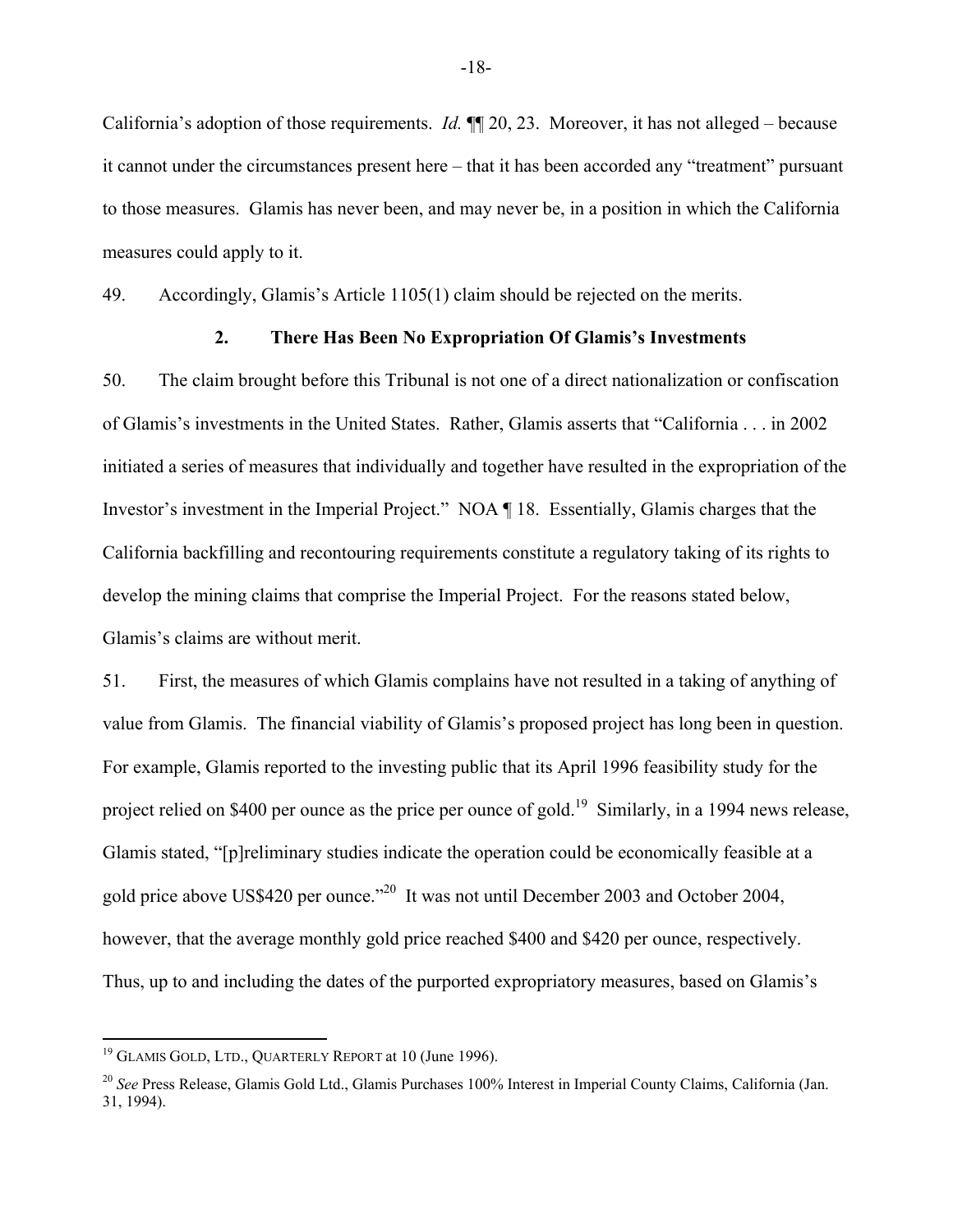own feasibility assessments, its Imperial Project was not economically feasible. As a result, the California measures that Glamis complains of did not deprive Glamis of anything of value. Accordingly, Glamis's claim of expropriation fails.

52. Second, the complexity of the federal and state regulatory context into which Glamis invested should have been well known to Glamis. To stake the mining claims at issue here, the original locator of the claims entered onto federal lands in California within the CDCA, which in 1976 Congress declared to be part of a "total ecosystem that is extremely fragile, easily scarred, and slowly healed." 43 U.S.C. § 1781(a)(2). Moreover, SMARA, which was adopted in 1975, long before Glamis acquired any rights at the site, provides that the process of reclamation "may extend to affected lands surrounding mined lands, *and may require backfilling, grading*, resoiling, revegetation, soil compaction, stabilization, or other measures." CAL. PUB. RES. CODE § 2733 (emphasis added). In addition, during periods relevant to Glamis's acquisition of and alleged investments in the Imperial Project, federal and state laws have accorded increasing protection to Tribal cultural resources and sacred sites. It was in this context that Glamis acquired its alleged property rights at the Imperial Project site.

53. The California regulations at issue here and the "substantially equivalent" legislation are consistent with the regulatory authority provided to California officials under SMARA's longstanding definition of "reclamation." NOA ¶ 21. Similarly, since at least January 1993, California's surface mining regulations included a provision that states, "[w]here backfilling is required for resource conservation purposes . . ., fill material shall be backfilled to the standards required for the resource conservation use involved." CAL. CODE REGS. tit. 14 § 3704. The

-19-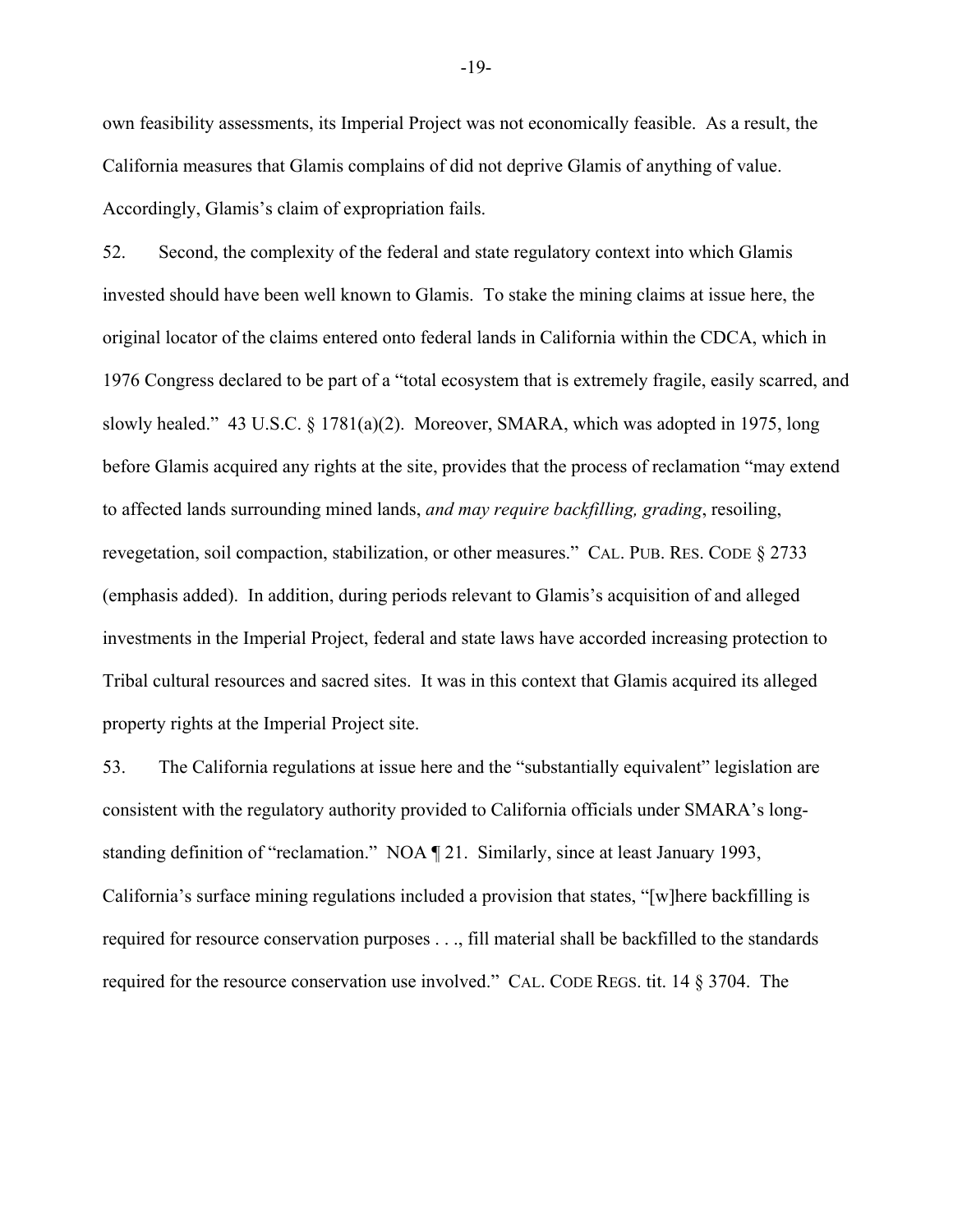measures at issue also are designed to control "mine wastes that potentially pose a threat to water quality."<sup>21</sup>

54. California's backfilling requirements target the conservation of at least two types of resources the importance of which Glamis should have understood upon embarking on its investment at the Imperial Project site. First, it has long been established that "[t]he site for the proposed mining project is eligible for the National Register of Historic Places" and that "[a]rchaeological and cultural inventories indicate the site has scientifically important archaeological, cultural, and spiritual value." 64 Fed. Reg. 8398 (Feb. 19, 1999). Second, California's climate and geography heighten concerns regarding water resources in the state. The stated intent of the California measures of which Glamis complains is to protect these types of resources.

55. Under the circumstances of this case, given the resource conservation concerns and California's regulatory context, Glamis did not have – and should not have had – reasonable investment-backed expectations that its rights to develop its mining claims on the Imperial Project site would not be subjected to backfilling and recontouring requirements, or other BLM requirements. Consequently, because Glamis has not been deprived of any reasonably-to-beexpected economic benefits, its expropriation claim fails.

56. Third, the type of regulatory measures at issue here – ones intended to protect the public health and the environment – are not, absent rare circumstances not present here, of the type that can be deemed expropriatory. Customary international law recognizes that, as a general matter, States are not liable to compensate aliens for economic loss incurred as a result of nondiscriminatory environmental regulatory measures to protect, *inter alia*, the public health.

<u>.</u>

-20-

<sup>&</sup>lt;sup>21</sup> CAL. STATE MINING AND GEOLOGY BD., EXECUTIVE OFFICER'S REPORT at 7 (Dec. 12, 2002).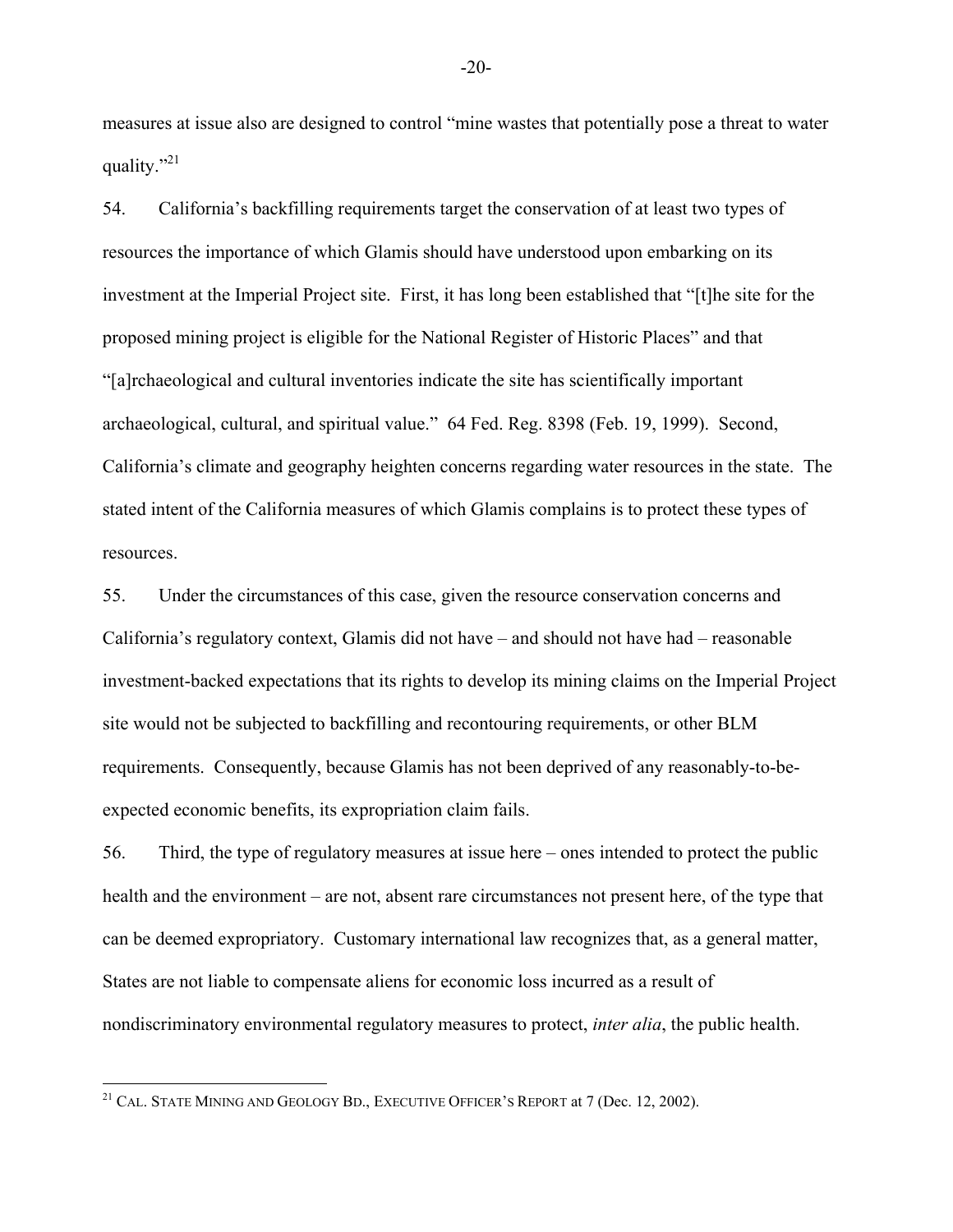57. The SMGB deemed the regulations it promulgated "necessary for the immediate preservation of the public general welfare.<sup> $22$ </sup> Its regulations are intended to protect the public against the "contamination problem when residual cyanide (or any other processing solution) not removed by rinsing is exposed to precipitation through the pile and flushing the processing solution into surface waters."23

58. California's actions were taken to protect public health and are not discriminatory. The adoption of measures to control (i) "waste rock . . . piles which will contain residual harmful solutions and be up to a mile or more in total length," (ii) "residual cyanide [from reaching] surface waters" and (iii) "mine wastes that potentially pose a threat to water quality" cannot be deemed expropriatory.<sup>24</sup>

59. Glamis's Article 1110 claim fails on the merits because (i) the measures of which Glamis complains deprived Glamis of nothing of value; (ii) Glamis lacked reasonable investment-backed expectations in making its investment in mining claims on the Imperial Project site; and (iii) California's measures are intended to protect, *inter alia*, the public health.

## **C. Glamis Has Not Suffered The Losses It Alleges**

60. Glamis has not suffered the losses that it alleges. Glamis alleges to have invested "a total as of December 12, 2002 of approximately \$15 million [] in the acquisition, exploration and development of the Imperial Project." NOA ¶ 10. Nevertheless, Glamis claims "not less than U.S. \$50 million in compensation." *Id.* at 11. Glamis's sole apparent basis for its damages calculation is its reference to a discounted cash flow analysis prepared by the BLM in connection with its September 2002 Mineral Report. *See id.* ¶ 24. However, the Mineral Report "*is not an appraisal* 

<sup>1</sup> <sup>22</sup> *Id.* at 4.

<sup>23</sup> *Id.* at 3.

<sup>24</sup> *Id.* at 3-4, 7.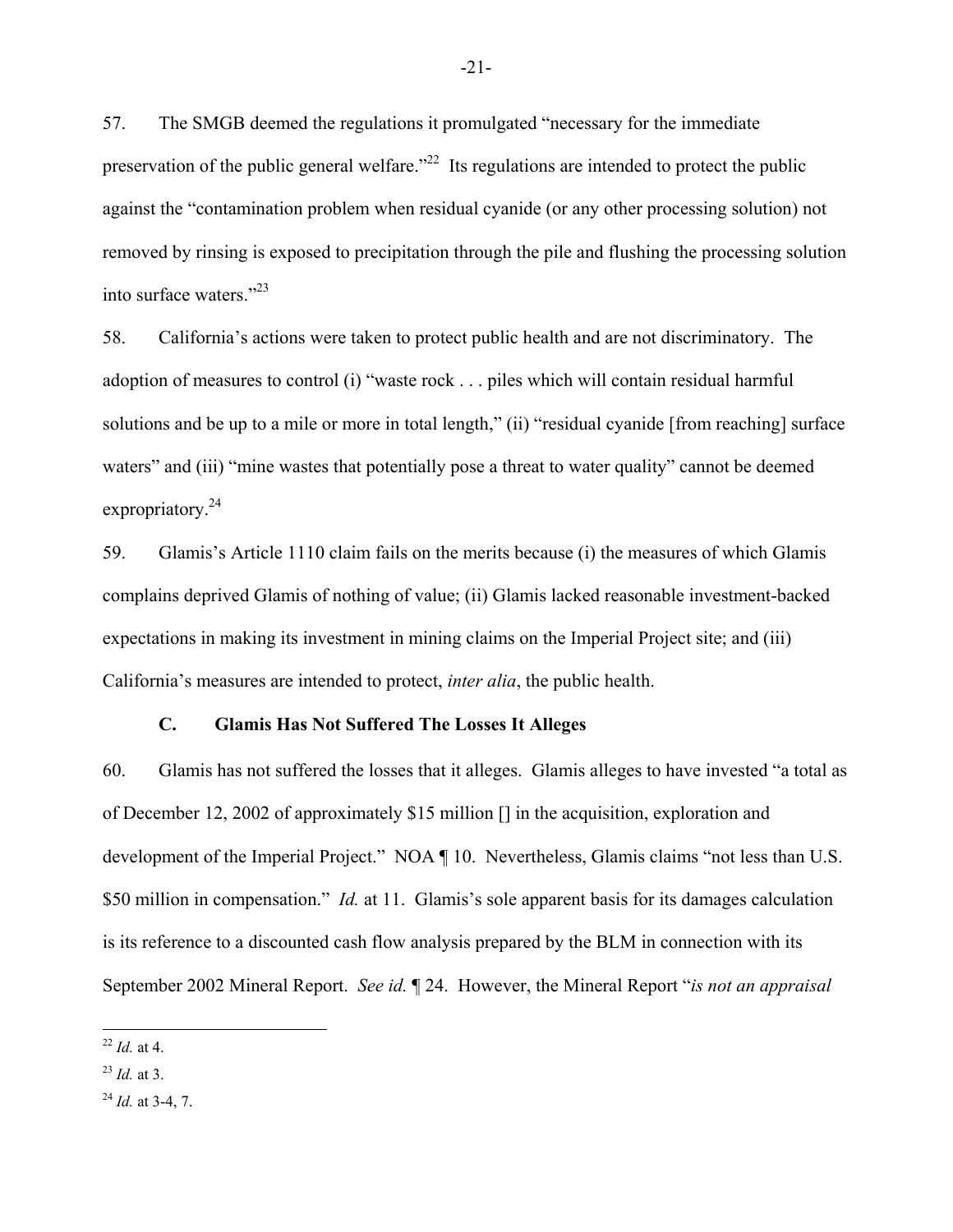*of property for valuation*," but essentially a pre-feasibility study.<sup>25</sup> It reflects the results of an examination under the Mining Law of the project as proposed for any marginal economic viability and "*should not be used for any purpose other than that for which it was prepared*."<sup>26</sup>

61. Further, Glamis's claim for damages disregards obvious permitting and operational risks, and fails to account adequately throughout the relevant period for the ownership of the investments alleged to have suffered injury.

62. For the avoidance of doubt, the United States denies each and every allegation of the Statement of Claim not specifically and unambiguously admitted in this Statement of Defense. The United States also holds Glamis to its burden of proving each and every element of its claims, including, but not limited to, (i) that it has the nationality required to maintain a claim under NAFTA Chapter Eleven; (ii) that there was no viable alternative use for its investment; and (iii) that the challenged measures proximately caused any loss or damage purportedly suffered.

1

<sup>&</sup>lt;sup>25</sup> U.S. DEPT. OF INTERIOR, BUREAU OF LAND MANAGEMENT, MINERAL REPORT at 4 (Sept. 2002) (emphasis in original).

<sup>&</sup>lt;sup>26</sup> *Id.* at 4 (emphasis in original). In a letter, dated March 31, 2003 – well after the date of the Mineral Report – Glamis wrote, "[a]s you know, to date, the Interior Department has taken no initiative to conduct an appraisal of the Glamis property interest." Letter dated March 31, 2003, from Charles A. Jeannes, Senior Vice President, Administration, Glamis Gold Ltd. to Mike Pool, California State Director, Bureau of Land Management.